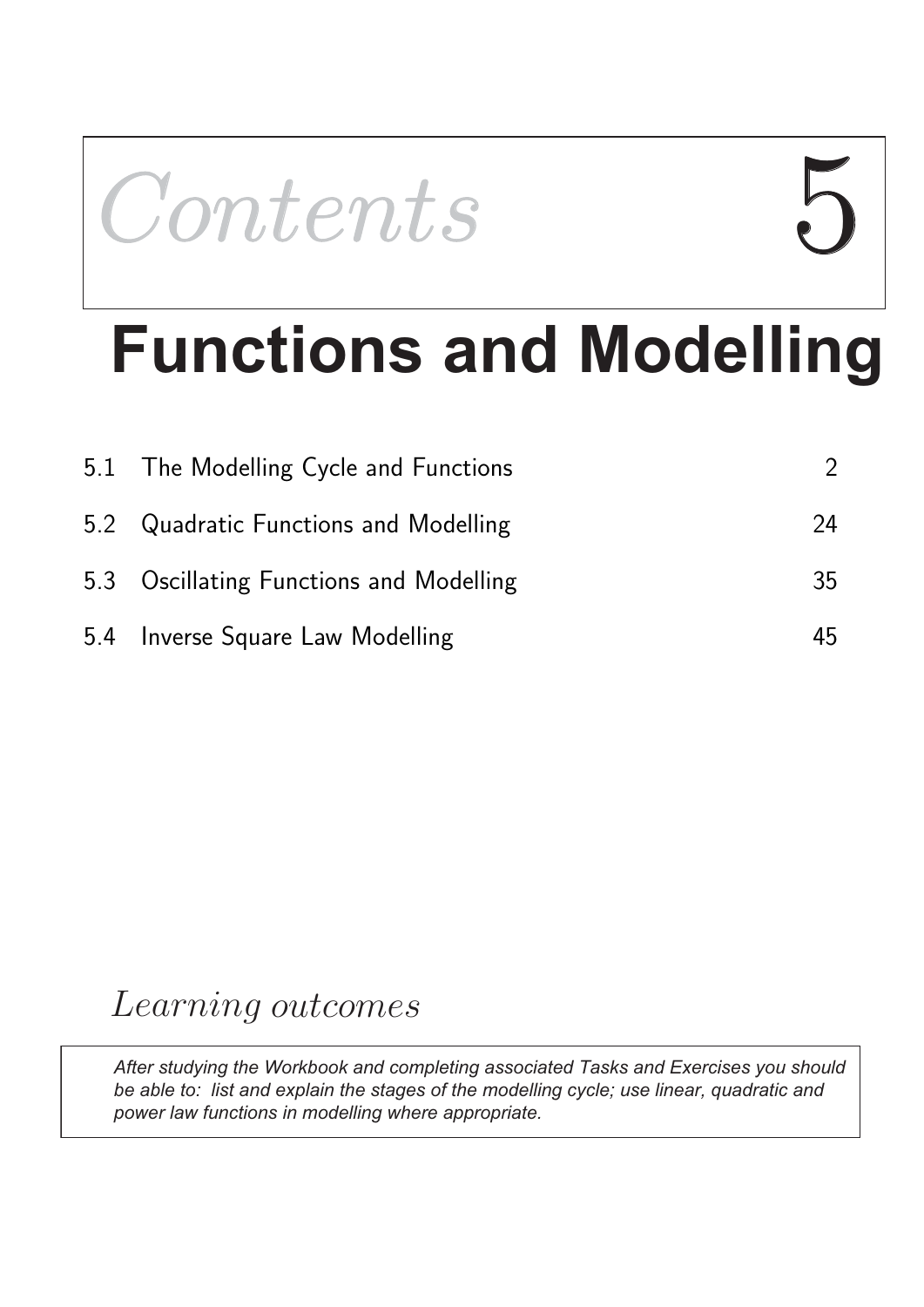# **The Modelling Cycle and Functions**





In this Section we look at the process of modelling with mathematics which is vitally important in engineering. Knowledge of mathematics is not much use to an engineer unless it can be applied to engineering problems. After discussing the mathematical modelling process we discuss the use of linear models.

| Prerequisites                           | • be competent at algebraic manipulation            |
|-----------------------------------------|-----------------------------------------------------|
| Before starting this Section you should | • be familiar with linear functions                 |
|                                         | • understand the basics of the modelling<br>process |
| <b>Learning Outcomes</b>                | • use linear functions to model motion              |
| On completion you should be able to     | under constant acceleration                         |
|                                         | • analyse motion under gravity                      |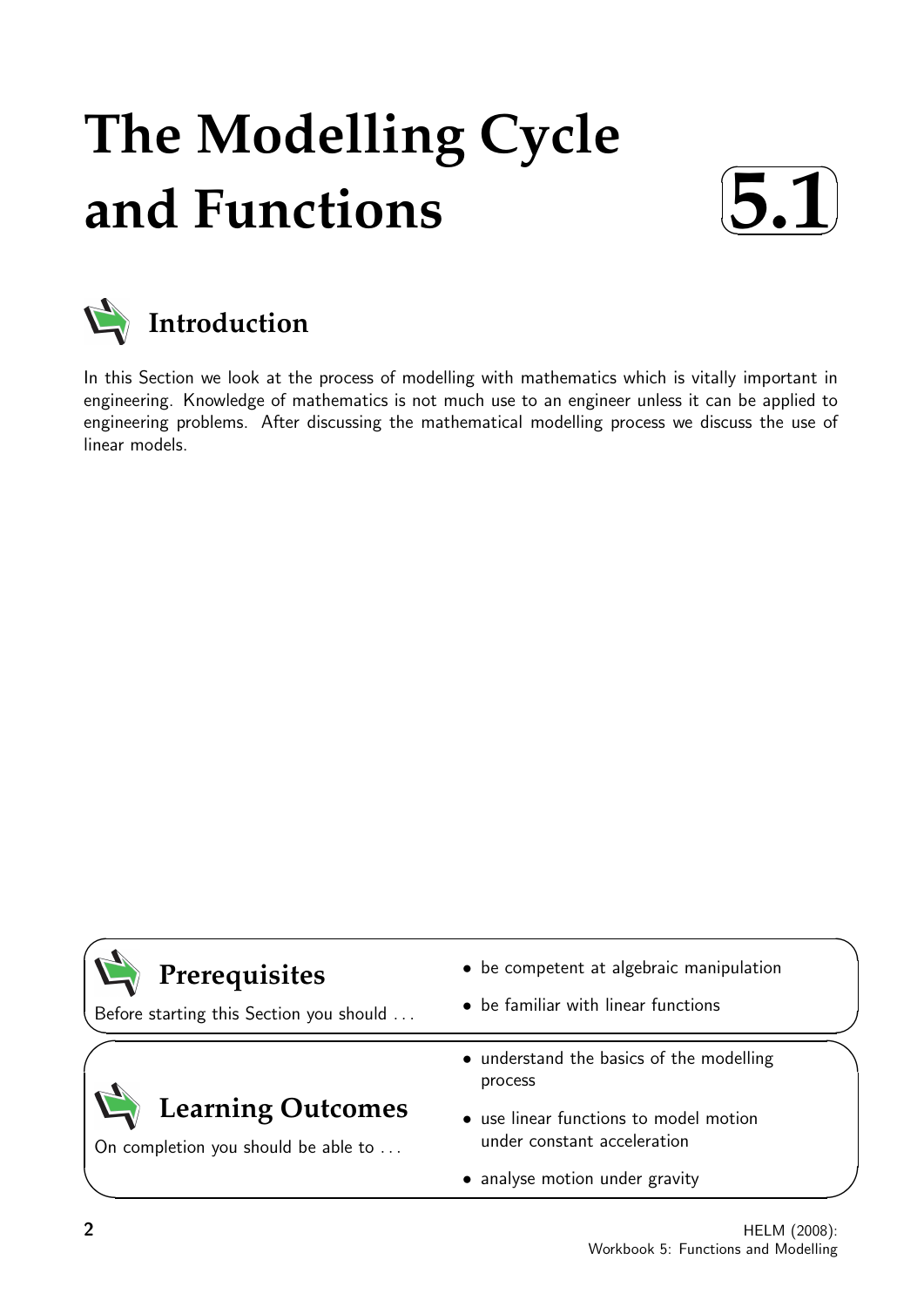

# **1. Functions and modelling**

Engineers use mathematics to a considerable extent. Mathematical techniques offer ways of handling mathematical models of an engineering problem and coming up with a solution. Of course it is possible to model a problem in ways that are not mathematical e.g. by physical or scale modelling, but this Workbook is concerned exclusively with mathematical modelling, so we will drop the word 'mathematical' and refer just to modelling. This Section is intended to introduce some modelling ideas as well as to show applications of the functions and techniques introduced in HELM 2, HELM 3 and HELM 6. By modelling we mean the process by which we set up a mathematical model of a situation or of an assumed situation, use the model to make some predictions and then interpret the results in the original context. The mathematical techniques themselves contribute only to part of the modelling procedure. The modelling procedure can be regarded as a cycle. If we do not like the outcome for some reason we can try again. Five steps of a modelling cycle can be identified as follows:

- **Step 1 Specify the purpose of the model.**
- Step 2 Create the mathematical model after making and stating relevant assumptions.
- **Step 3 Do the resulting mathematics.**
- Step 4 Interpret the results.
- **Step 5** Evaluate the outcome, usually by comparing with reality and/or purpose and, if necessary, try again!.

Much of this first Section is concerned with steps 2 and 3 of the cycle: **creating a mathematical** model and doing the maths. Engineering case studies found in many Workbooks will aim to demonstrate the complete cycle. An important part of step 2 may include **choosing an appropriate** function based on the assumptions made also as part of this step. This choice will influence the kind of mathematical activity that is involved in step 3.

So far in your engineering mathematical studies you might have had little opportunity to think about what is 'appropriate', since the type of function to be studied and used has been chosen for you. Sometimes, however, you may be faced with making appropriate choices of function for yourself so it is important to have some understanding of what might be appropriate in any given circumstance. A well chosen function will be appropriate in two different ways. Firstly the function should be consistent with the purpose of the model, with known **data** or **theory** or **facts**, and with known or assumed **behaviours**. For example, the purpose might be to predict the future behaviour of a quantity which is expected to increase with time. In this case time can be identified as the independent variable since the quantity depends on time. The function chosen for mathematical activity should be one in which the value of the dependent variable increases with time. Secondly, bearing in mind that the modelling process is a cycle and so it is possible, and usual, to go round it more than once, the first choice of function should be as simple as allowed by the modelling context. The main reason for doing this is to avoid complication unless it is really necessary. Philosophically, an initial choice of a simple function is consistent with the fundamental belief that most phenomena may be modelled adequately by simple laws and theories. It is common engineering practice always to use the simplest model possible in a given situation. So, for the first trip around the cycle, the appropriate function should be the simplest that is consistent with known facts, behaviours, theory or data. If the quantity of interest is known not to be constant, this might be a linear function. If the first choice turns out to be inadequate at the stage of the cycle where the result is interpreted or the outcome is evaluated (step 5) then it is reasonable to try something more complicated; a quadratic function might be the second choice if the first choice was linear.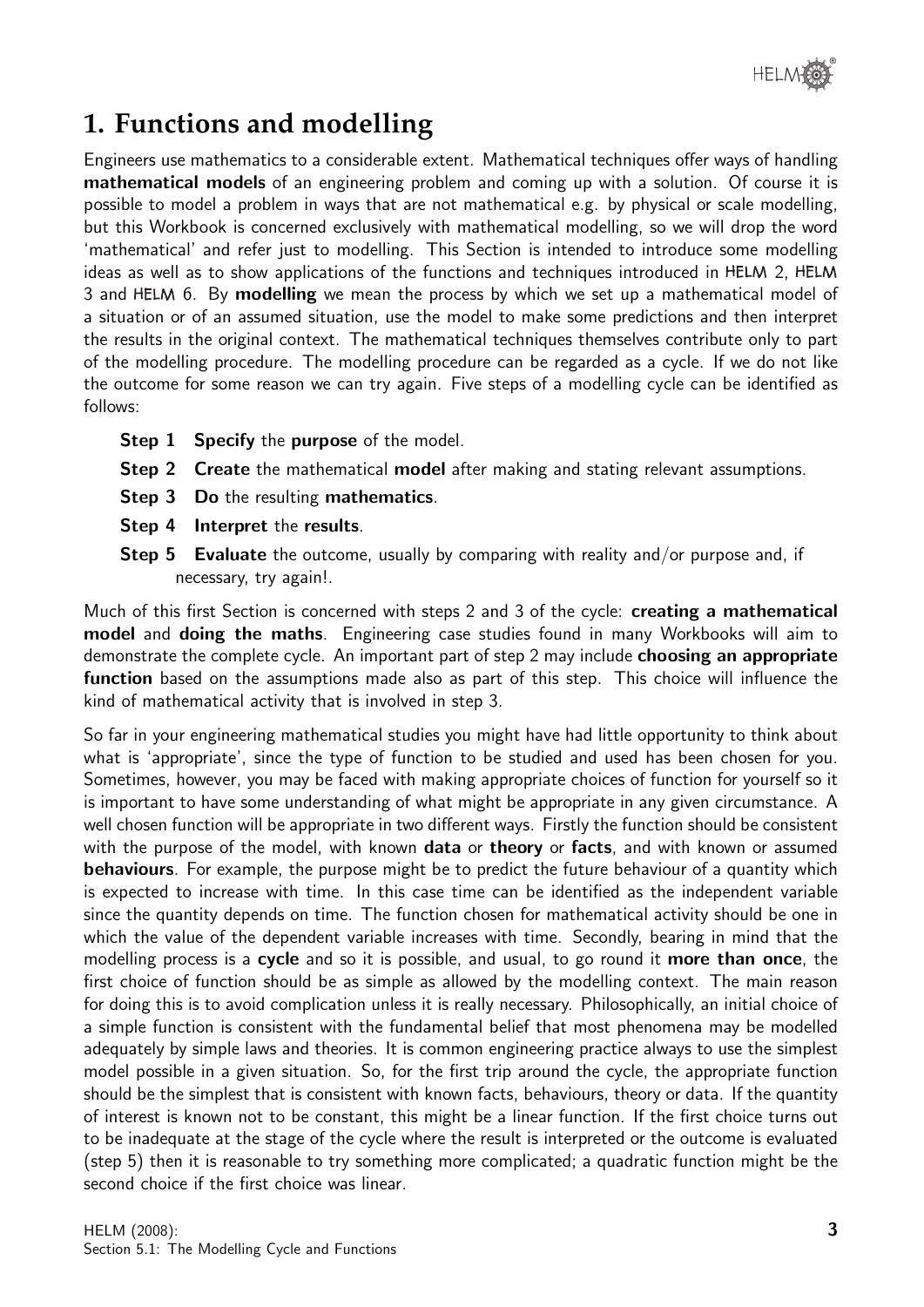It is important to realise that sophistication is not necessarily a virtue in itself. The merits of complication depend upon the purpose for which the model is being formulated. A model of the weather that enables a decision on whether or not to take an umbrella to work on any particular day will be rather less sophisticated than that required to give an accurate prediction of the amount of rainfall in the vicinity of the workplace on that day.

In the next subsection we will look at various types of functions that have been introduced so far but in a different way, concentrating more on their graphical behaviour and their parameters. As mentioned earlier, appropriateness is determined by the extent to which the *behaviour* of the chosen function reflects the behaviour to be modelled as the independent variable varies. The behaviour of a function is determined by whether it is linear, non-linear, or periodic and its range of validity. An important task of this Workbook is to get you to think more and more in modelling terms about the forms and associated behaviours of functions. We shall also take the opportunity of deriving some generalities from specific examples.

## **2. Constant functions**

There are two physical interpretations of constancy that are of interest here. A very common form is constancy with time. Motion under gravity may be modelled as motion with constant acceleration. By definition, Fixed Rate Mortgages (increasingly popular in the late 1990s) offer a constant rate of interest over a specified period. In these examples, the constancy will be limited to a certain time interval. Motion under gravity will only involve the constant acceleration due to the Earth's gravitational pull as long as the motion is close to the Earth's surface. In any case the acceleration will only be from the time the object is released to the time it stops. Unfortunately, increases in base interest rates eventually feed into mortgage rates. So mortgage lenders are only able to offer fixed rates for a certain time. A mathematical statement of these limits is a statement of the range of validity of the constant function model.

Another type of constancy is constancy in space. Long stretches of Roman roads were built in a fixed direction. For at least part of their lengths, roads have constant width. In modelling the formation and movement of seismic waves in the Earth's crust it is convenient to assume that the layers from which the Earth's crust is formed have constant thickness with respect to the Earth's surface. In these cases the assumption of constancy will only be valid within certain limits in space.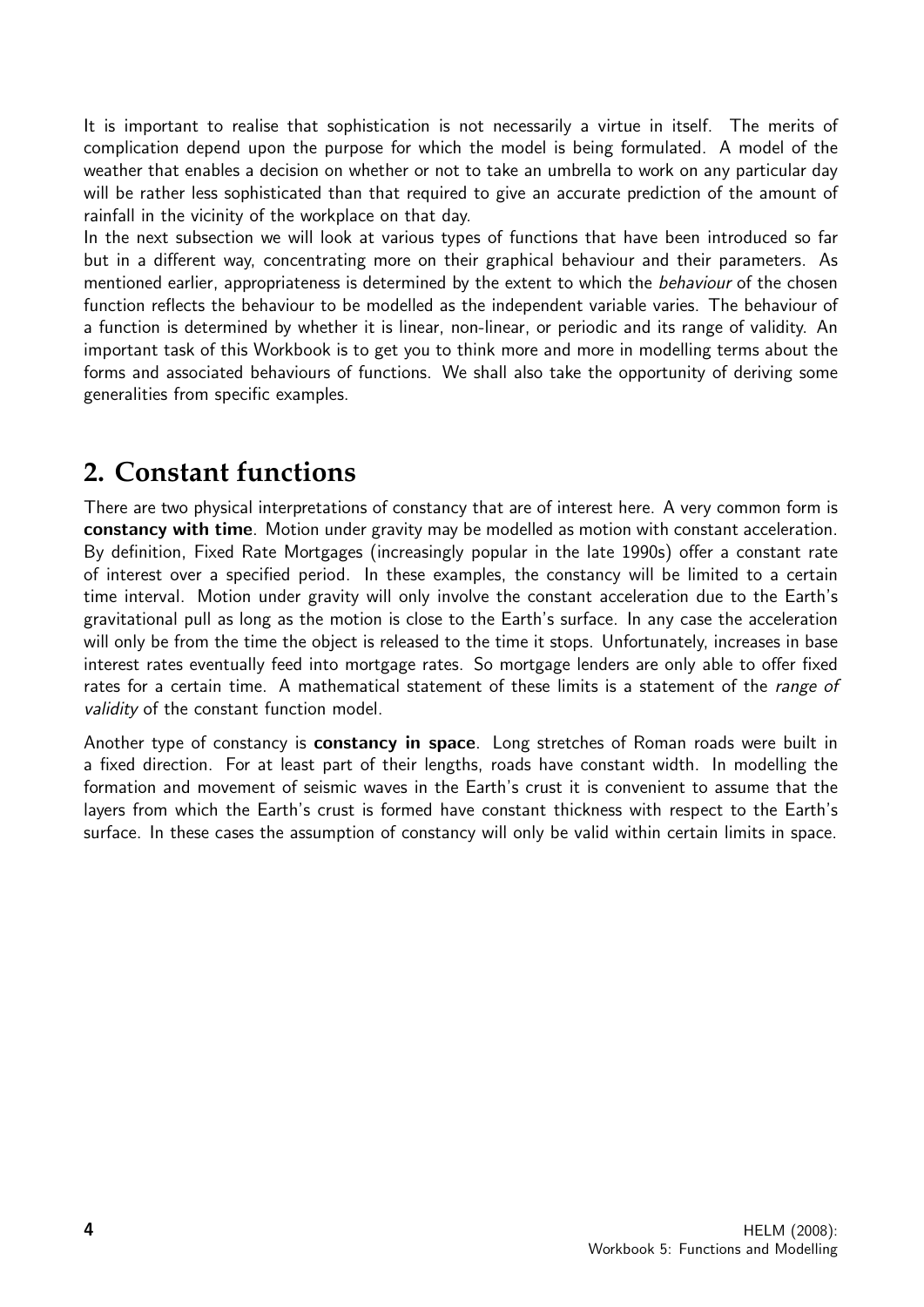

### **Example 1**

The rate of flow of water from a tap is denoted as  $r$  (litres per minute). The time for which it is turned on is denoted by  $t$  (minutes). Suppose that a tap is turned on and that the rate of water running out of a tap is assumed to be constant at 3 litres per minute and that it is turned off after 10 minutes.

- (a) Write down a mathematical statement of the model for the flow from the tap, including its range of validity.
- (b) Sketch a graph of the variation of  $r$  with  $t$ .
- (c) Find an equation for the number of litres of water that have run out of the tap after  $t$  minutes.
- (d) Calculate the volume of water that has run out of the tap three minutes before it is turned off.

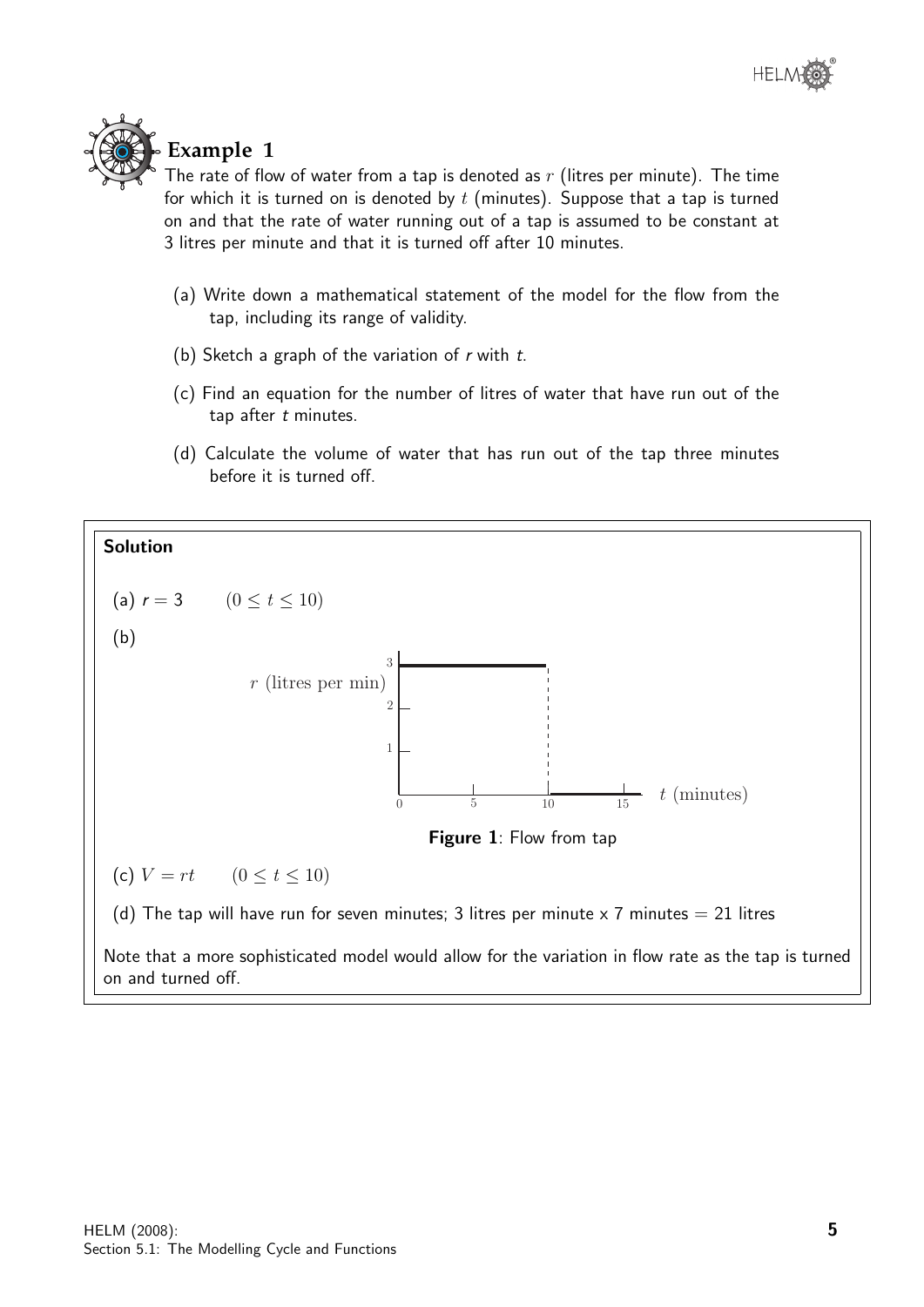## **3. Linear functions**

HELM 2 has introduced linear functions of the form  $y = ax + b$ . Such functions give rise to straightline graphs. The coefficient a is the slope. If a is positive the graph of y against x slopes upwards. If a is negative the graph slopes downwards. The coefficient b gives the intercept on the y-axis. The terms a and b may be called the **parameters** of the line. Note that this is a different use of the term 'parameter' than in the parametrisation of functions discussed in HELM 2.

#### **Linear models for falling rocks**

In modelling it is wise to use a notation which fits in with the application. When modelling velocity under constant acceleration, we shall replace the dependent variable y by v (for velocity), and the independent variable x by t (for time). The acceleration will be denoted by the symbol a. Consider the motion of a rock dislodged from the top of a cliff (35 m high) by a villain during the filming of a thriller. The film producer might be interested in how long the rock would take to fall to the ground below the cliff and how fast it would be travelling at ground impact. The rock may be assumed to have a constant downward acceleration of 9.8 m s<sup>-2</sup> which the acceleration due to gravity. The velocity  $(v$  m s $^{-1})$  of a rock, falling from the top of a cliff 35 m high, can be modelled by the equation

$$
v = 9.8t \qquad (0 \le t \le 2.7)
$$

where  $t$  is the time in seconds after the rock starts to fall. This follows from the fact that acceleration is the rate of change of velocity with time. If the acceleration is constant and the object starts from rest, then the velocity is given simply by the product of acceleration and time. The upper limit for  $t$ is the time at which the rock hits the ground measured with a stop-watch (about 2.7 s in this case). Figure 2 shows v as a function of t. Velocity is a linearly increasing function of time and its graph is a straight line passing through  $t = 0, v = 0$ . Note that various assumptions are needed to obtain the quoted result of a linear variation in speed with time: it is assumed that there is no air resistance, no spinning and no wind.



**Figure 2:** Graph of  $v = 9.8t$  for the falling rock

In what way should the equation for  $v$  be altered if the villain were able to **throw** the rock downwards at 5 m s<sup>-1</sup>? Provided we are measuring position or displacement downwards, a downwards velocity is positive. Now we have that  $v = 5$  when  $t = 0$ . So a new model for v is

 $v = 9.8t + 5$   $(0 < t < T_1)$ 

Since they are both downwards, the initial velocity simply adds to the velocity at any time resulting from falling under gravity. Note that  $T_1$  is being used now for the upper limit on t (instead of 2.7) because 2.7 is (approximately) the time taken to fall 35 m from rest rather than with an initial downwards velocity. (Using the symbol  $T_1$  saves us trying to work out its value for the moment!) Note that a general form of the model for motion under constant acceleration of magnitude  $a$  m s<sup>-2</sup> given an initial speed  $b$  m s $^{-1}$  is  $v=at+b.$  In the model just considered  $a=9.8$  and  $b=5.$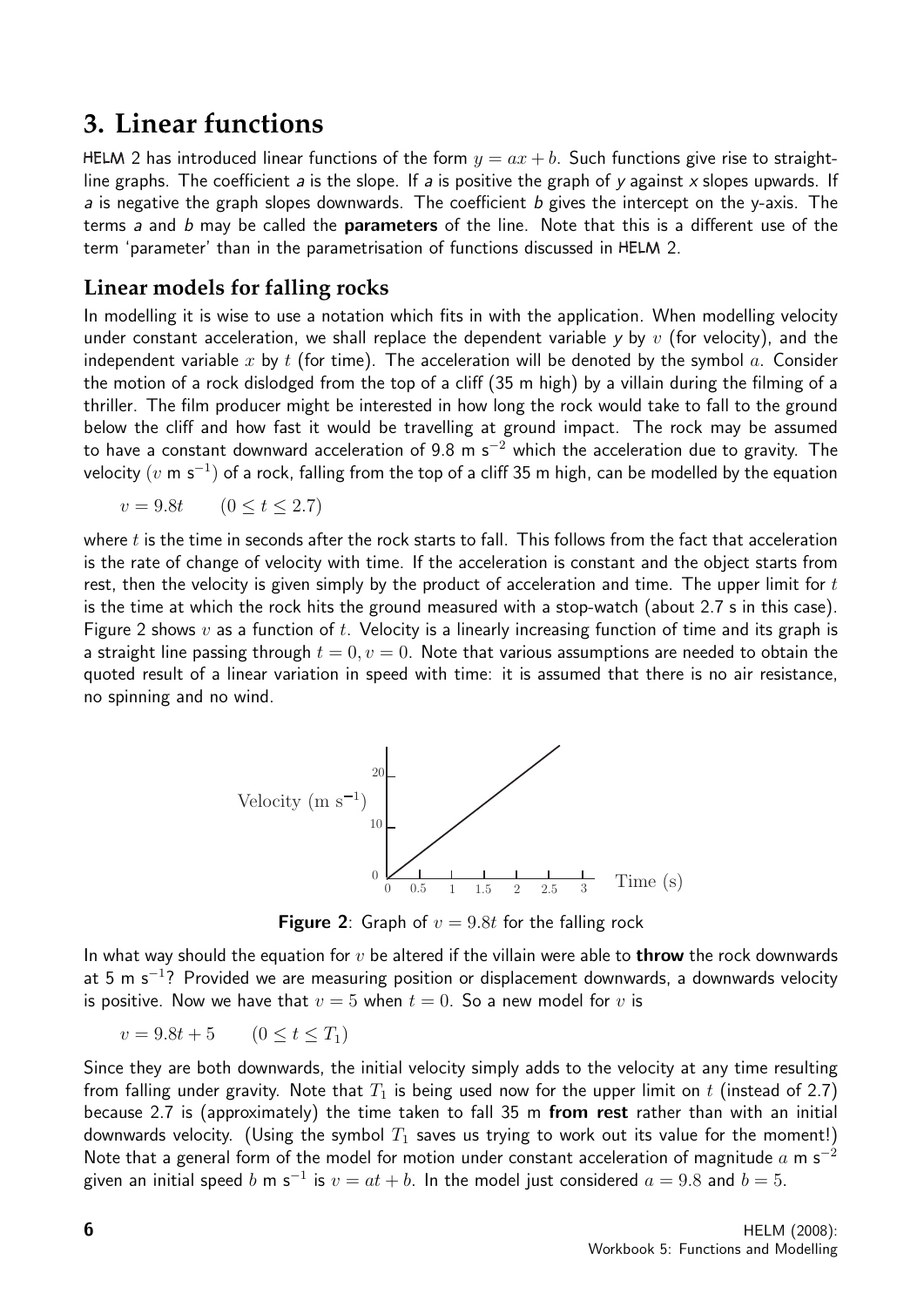



For the above example modelling a falling rock:

- (a) Determine whether  $T_1$  is more or less than 2.7.
- (b) Sketch a graph of v for  $0 \le t \le T_1$ .



Consider now how the function for  $v$  will change if the villain is even mightier than we previously thought and throws the rock **upwards** with an initial speed of 5 m s<sup>-1</sup> instead of simply dislodging it or throwing it downwards. In this circumstance, the initial velocity is directed upwards, and since position is being measured downwards, the initial velocity is negative. We can use the equation  $v = 9.8t + b$  again. This time  $v = -5$  when  $t = 0$ , leading to  $b = -5$  and

 $v = 9.8t - 5$  (0 < t < T<sub>2</sub>)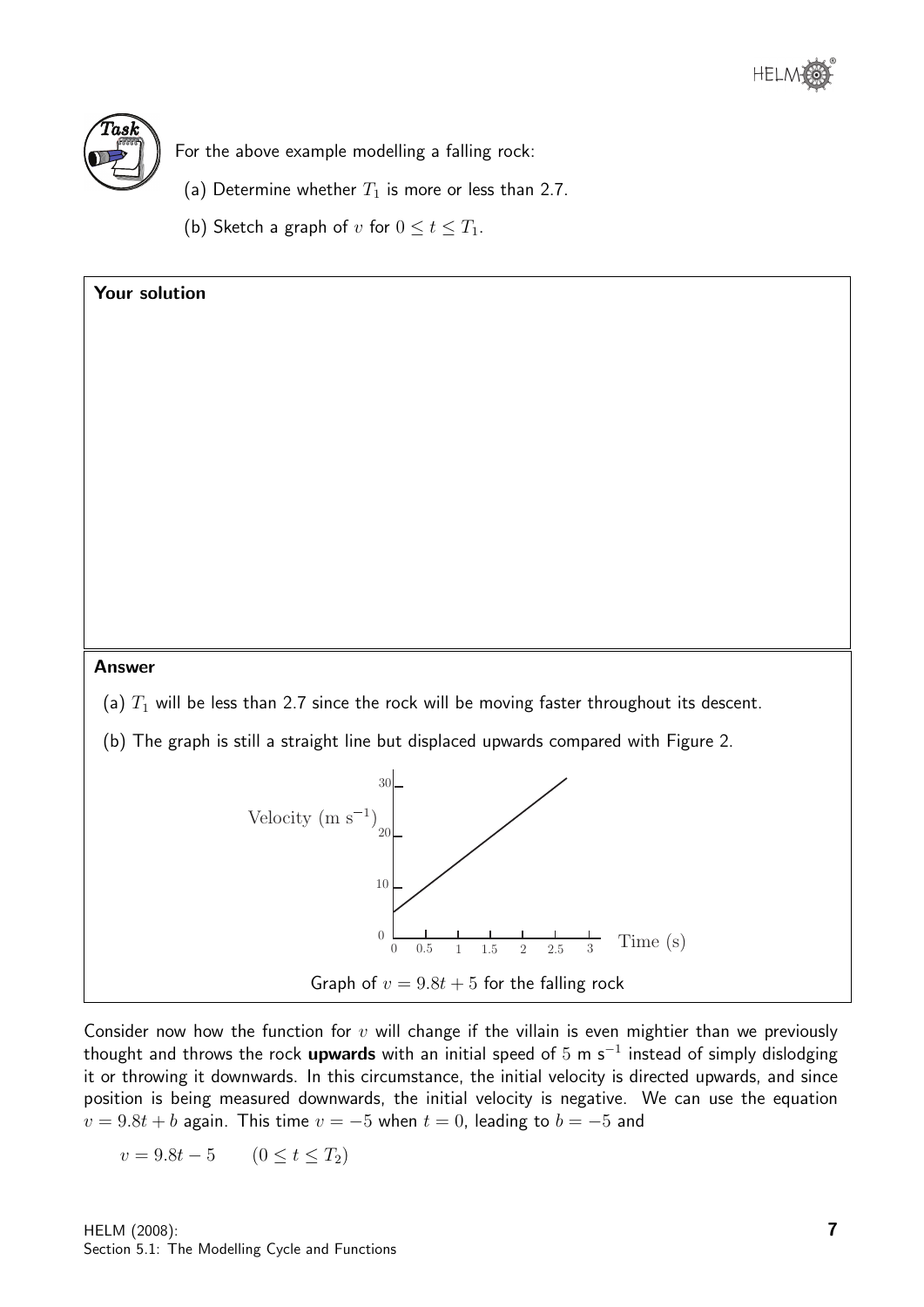The new time at which the rock hits the ground is denoted by  $T_2$ . The rock will rise before falling to the gound this time so  $T_2$  will be larger than  $T_1$ .

From the modelling point of view, there is one other significant time before the rock hits the ground. Figure 3 shows the new graph of  $v$  against  $t$ . Notice that there is a time at which  $v$  (which starts at  $-5$ ) is zero. What does this mean?



**Figure 3:** Graph of  $v = 9.8t - 5$  for the falling rock

As time goes by, the fact that gravity is causing the rock to accelerate downwards means that the rock's upward motion will slow. Its velocity will decrease in magnitude until it reaches zero. At this particular instant the rock will be at its highest point and its velocity will change from upwards (negative) to downwards (positive) passing instantaneously through zero in the process.

We can calculate this time by substituting zero for  $v$  and working out the corresponding  $t$ .

$$
0 = 9.8t - 5
$$
, so  $t = \frac{5}{9.8} = 0.51$ .

This means that the rock is stationary about a half second after being thrown upwards. Subsequently the rock will fall until it hits the ground. But there is yet one more time that may be significant in the modelling context chosen here. During its journey to the ground 35 m beneath the cliff-top, the rock will pass the top of the cliff again. Note that we are modelling the motion of a particular point, say the lowest point, on the rock. A real rock, with appreciable size, will only pass the top of the cliff, without landing on it or hitting it, if it is thrown a little forward as well as up. Anyway, in principle we could use the function that we started with, representing the velocity of an object falling from rest under gravity, to work out how long the rock will take to pass the top of the cliff having reached the highest point in its path. A simpler method is to argue that, as long as the rock is thrown from the cliff top level (this requires the villain to be lying down!), the rock should take exactly the same time (approximately 0.5 s) to return to the level of the cliff top as it took to rise above the cliff top to the highest point in its path. So we simply double 0.5 s to deduce that the rock passes the cliff top again about 1 s after being thrown.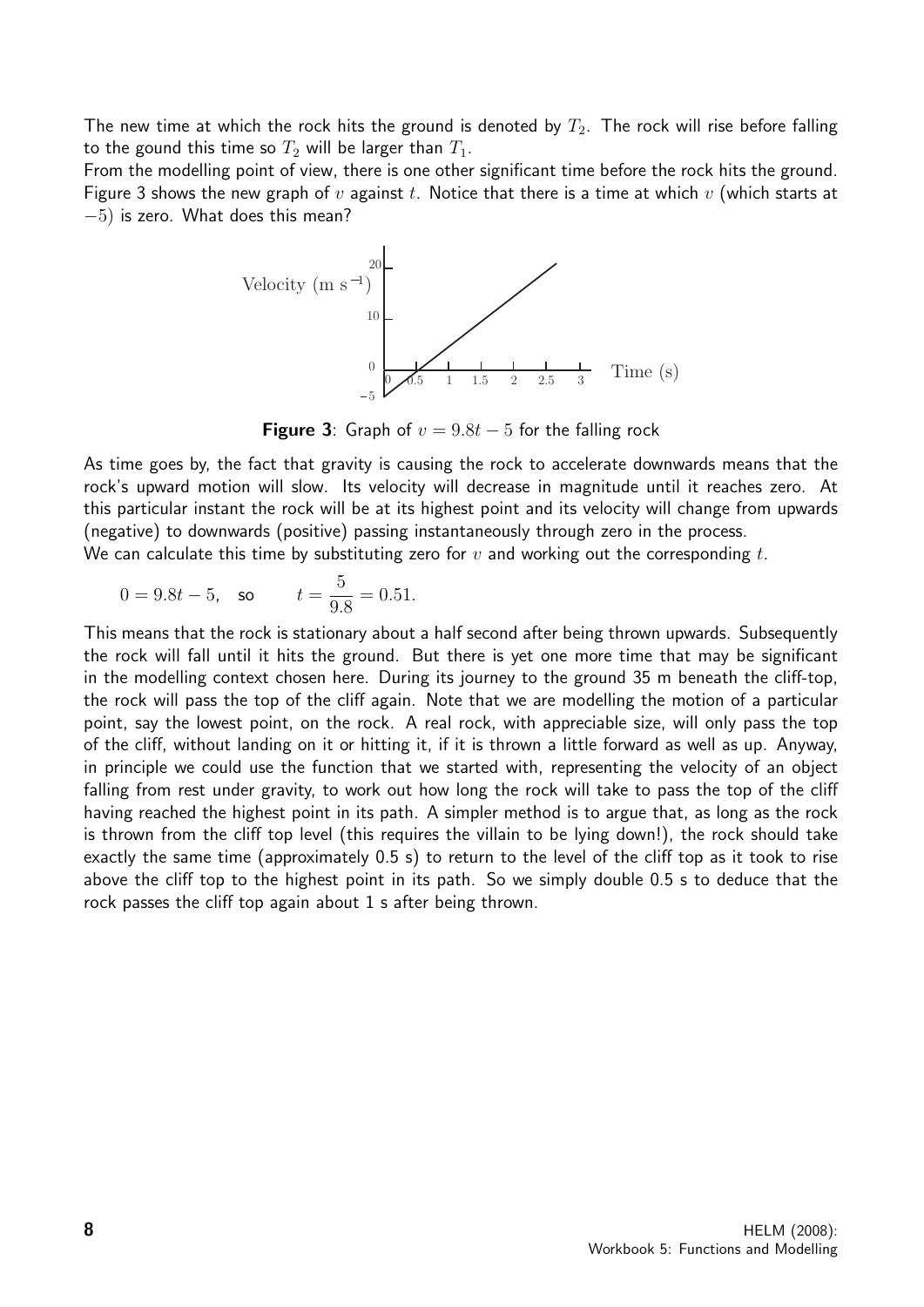

This Task concerns the falling rock model just discussed.

(a) Add lines to a sketch version of Figure 3 to represent velocity as a function of time if the rock is (i) dislodged  $\quad$  (ii) thrown with velocity  $3\,$  m s $^{-1}$  downwards  $\quad$  (iii) thrown with velocity  $-2\,$  m s $^{-1}$ :



(b) What do you deduce about the effect of the initial velocity on the graph of velocity against time?

#### Your solution

#### Answer

The effect of changing the initial velocity (in size or in sign) is simply to displace the straight line upwards or downwards without changing its slope.

(c) Imagine that the filming was on the Moon with roughly one-sixth the gravitational pull of Earth. Find a linear function that would describe the velocity of a dislodged rock:

#### Your solution

# Answer

$$
v = \frac{9.8}{6}t \approx 1.6t
$$

(d) What do you deduce about the effect of changing the acceleration due to gravity on the graph of velocity against time?

#### Your solution

#### Answer

The graph of velocity agains time is still linear but the change in the acceleration due to gravity changes the slope.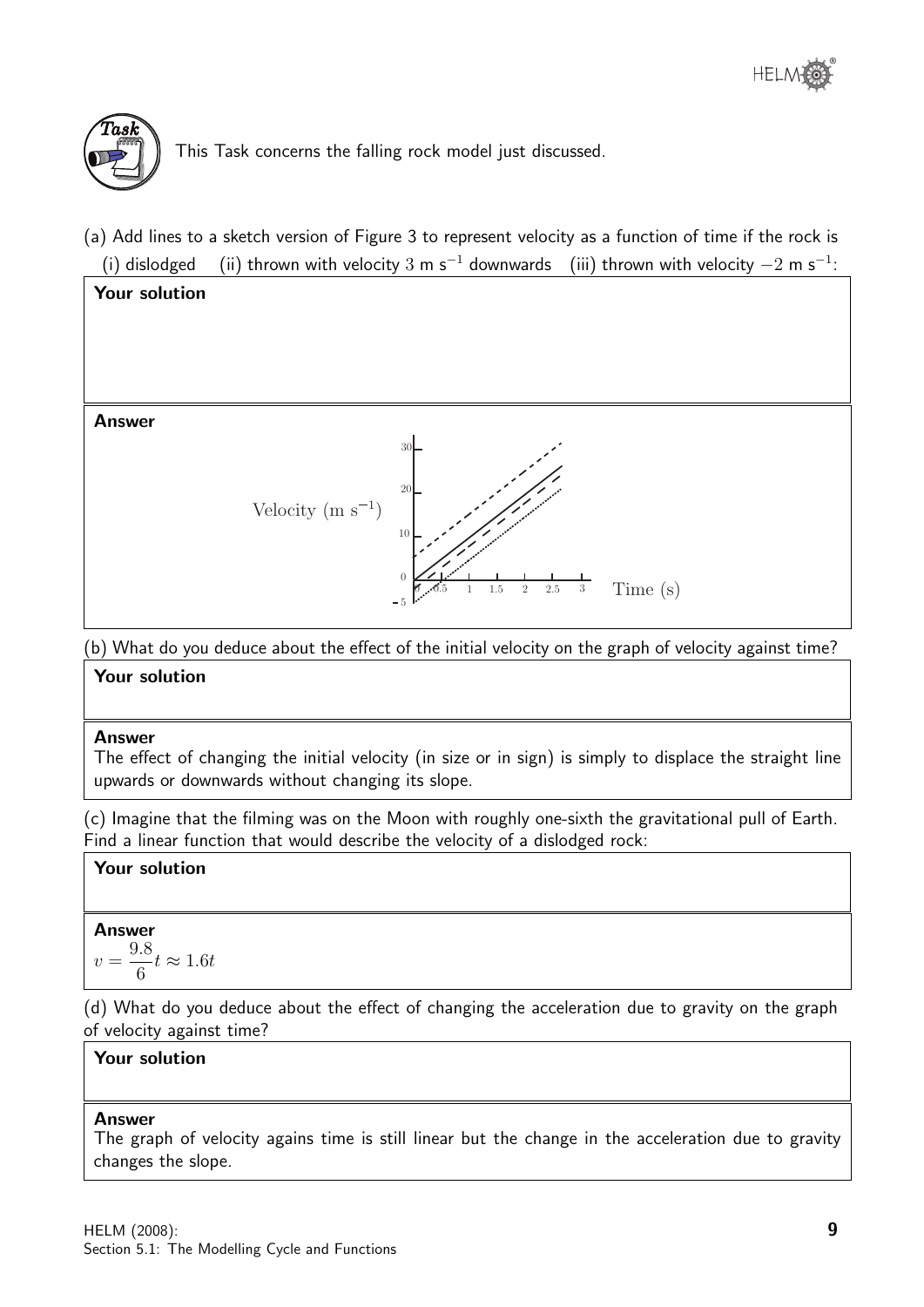So, in the context of modelling motion under gravity, the **initial velocity** determines the vertical displacement of the line, its **intercept** on the  $v$ -axis, and the **acceleration** determines the **slope**. Again, given the modelling context, both of these influence the range of validity of the model since they alter the time taken for the rock to reach the ground and this fixes the upper limit on time. Like velocity, acceleration has direction as well as magnitude. As long as position is being measured downwards, and only gravity is considered to act, falling objects do not provide any examples of negative accelerations - but rocket motion does. Where downwards accelerations are represented as positive, an upwards acceleration will be negative. So a model of the motion of a rocket accelerating away from the Earth could include a constant negative acceleration. Horizontal acceleration, say of a road vehicle, in the same direction as position as being measured, is represented as positive. Deceleration, for example when this vehicle is being braked, implies that velocity is decreasing with time, and is represented as negative. In mathematical modelling, it is usual to refer to acceleration, whether it represents positive acceleration or deceleration.

Suppose that we are describing the motion of a rocket taking off vertically during its initial booster stage of 10 s. We might model the acceleration as a constant  $-20$  m s $^{-2}$ . The negative sign arises because downwards is being taken as the positive direction but the acceleration is upwards. Since the rocket is starting from rest, an appropriate function is

$$
v = -20t \qquad (0 \le t \le 10)
$$

This should describe the variation of its velocity with time until the end of the initial booster stage of its flight. Figure 4 shows the corresponding graph of velocity against time. Note the way in which the graph slopes downwards to the right. This function describes an increasingly *negative* velocity as time passes, consistent with an increasing *upwards* velocity. The corresponding graph for a positive acceleration of the same magnitude would slope upwards towards the right.



Figure 4: Variation of velocity of rocket during the initial booster stage.



Imagine that a satellite is falling towards Earth at  $5 \text{ m s}^{-1}$  when a booster rocket is fired for 5 s accelerating it away from the Earth at  $10\,$  m s $^{-2}.$ 

(a) Write down a corresponding linear function that would describe its velocity during the booster stage.

#### Your solution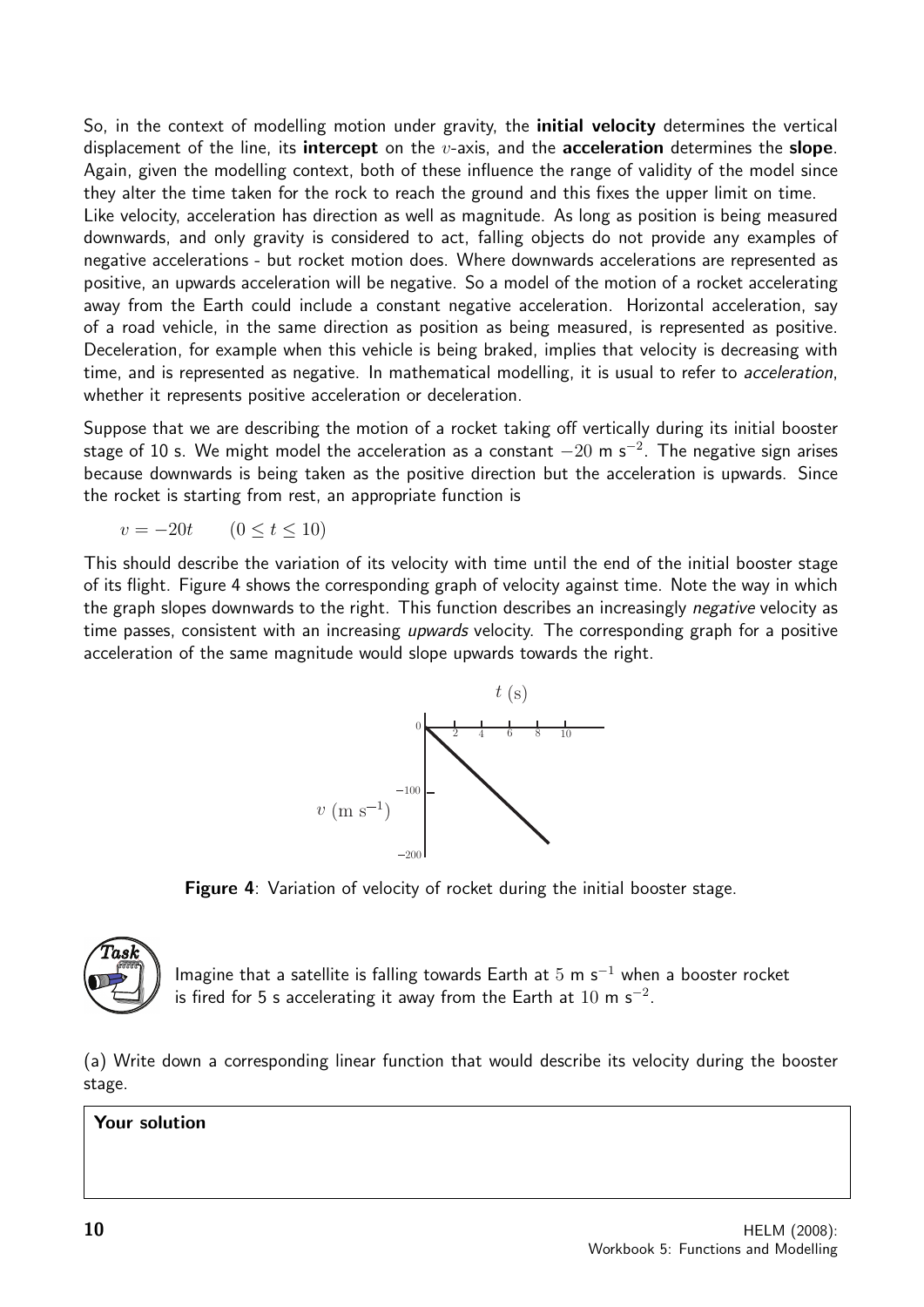

#### Answer

If position is measured downwards, acceleration away from the Earth may be written as  $-10$  m s<sup>-2</sup>. The initial velocity towards the Earth may be denoted by  $(+)$ 5 m s<sup>-1</sup> so  $v = -10t+5 \quad (0 \le t \le 5)$ . If position is measured upwards  $v = 10t - 5$  ( $0 \le t \le 5$ ).

(b) Sketch the corresponding graph of velocity against time if position is measured downwards towards Earth:



Satellite velocity (position measured upwards away from Earth)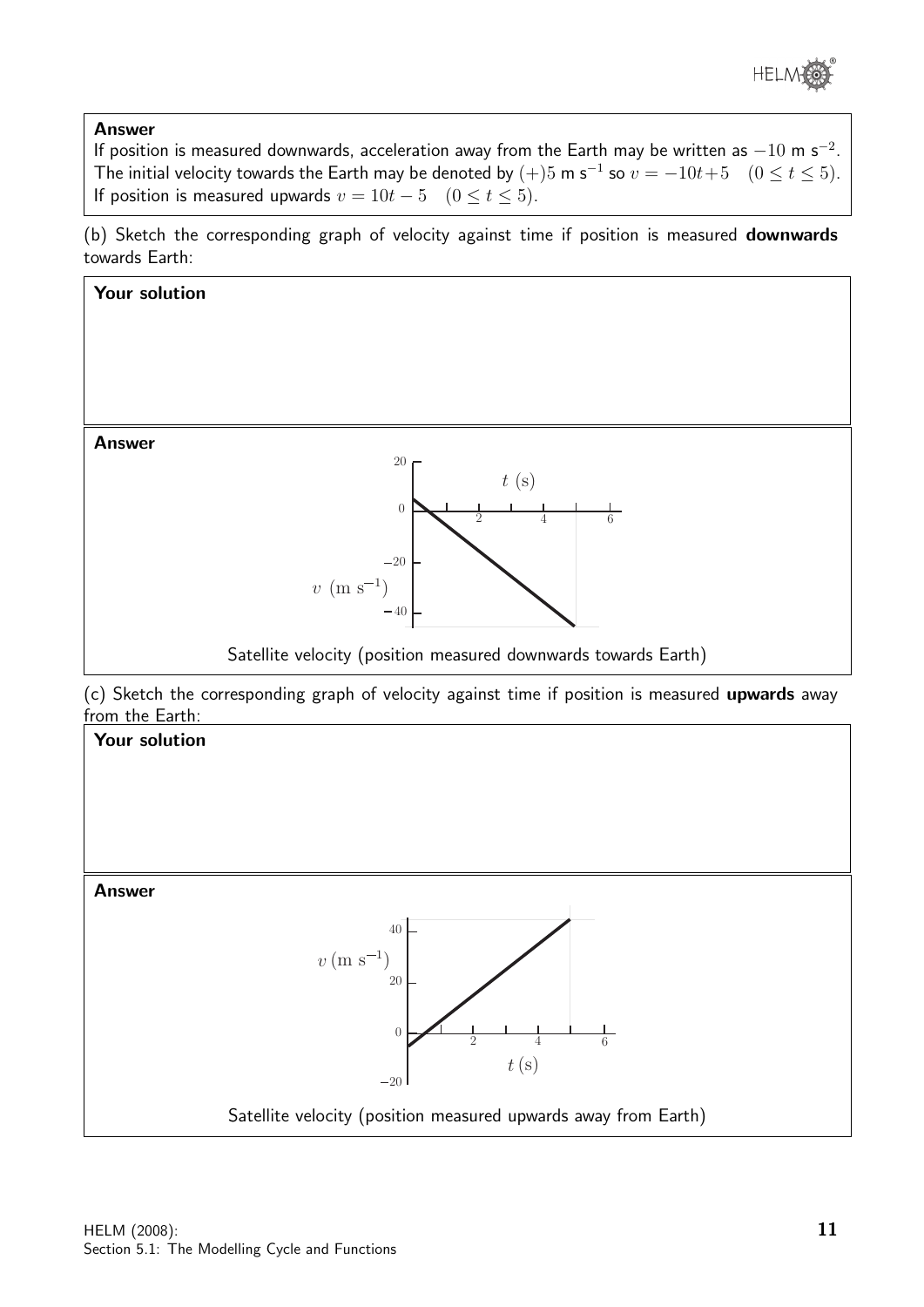(d) At what time would the velocity of the satellite be zero?

#### Your solution

#### Answer

When v is 0,  $0 = -10t + 5$ , so  $t = 0.5$ . The satellite has zero velocity towards the Earth after 0.5 s.

(e) What is the value of the velocity at the end of the booster stage?

#### Your solution

#### Answer

When  $t=5$ , either  $v=-10\times 1+5=-5$ , so the velocity is  $5\,$  m s $^{-1}$  away from the Earth, or, using the second equation in (a),  $v = 10 - 5 = 5$ , leading to the same conclusion.

#### **Other contexts for linear models**

Linear functions may arise in other contexts. In each of these situations, the slope and intercept values will have some modelling significance. Indeed the behaviour and hence the suitability of a linear function, of the form  $y = ax + b$ , when modelling any given situation will be determined by the values of a and b.



During 20 minutes of rain, a cylindrical rain barrel that is initially empty is filled to a depth of 1.5 cm.

(a) Choose variables to represent the level of water in the barrel and time. Sketch a graph representing the level of water in the barrel if the intensity of rainfall remains constant over the 20 minute period.

#### Your solution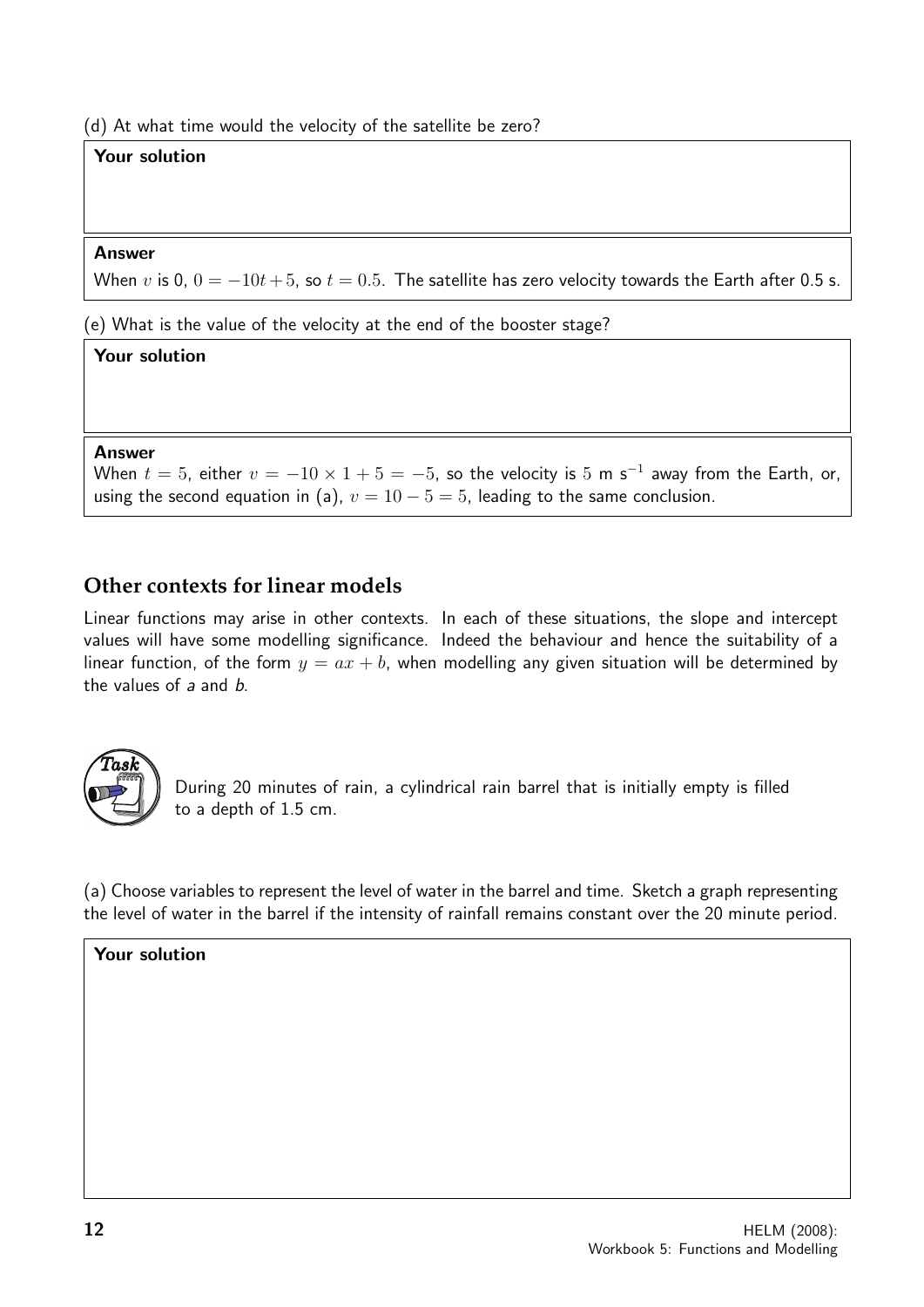

#### Answer

In this answer h cm is used for the level of water measured from the bottom of the barrel and  $t$ minutes for time.



(b) Write down a linear function that represents the level of water in the vessel together with its range of validity.

#### Your solution

#### Answer

The intensity of rainfall is stated to be constant, so the rate at which the barrel fills may be taken as constant. The gradient of an appropriate linear function relating level of water ( $h$  cm) measured from the bottom of the vessel and time  $(t$ , minutes) measured would be  $\frac{1.5}{20} = 0.075$  and an appropriate linear function would be  $h = 0.075t + c$ . Since the barrel is empty to start with,  $h = 0$  when  $t =$ 0, implying that  $c = 0$ . So the appropriate linear function and its range of validity are expressed by  $h = 0.075t, \quad (0 \le t \le 20).$ 

(c) State any assumptions that you have made:

#### Your solution

#### Answer

It is assumed that the barrel has a uniformly cylindrical cross section, that no water is removed during the rainfall and there are no holes or leaks up to 1.5 cm depth.

(d) Write down the amended form of your answer to (b), if the vessel contains 2 cm of water initially.

#### Your solution

#### **Answer**

 $h = 0.075t + 2$   $(0 \le t \le 20)$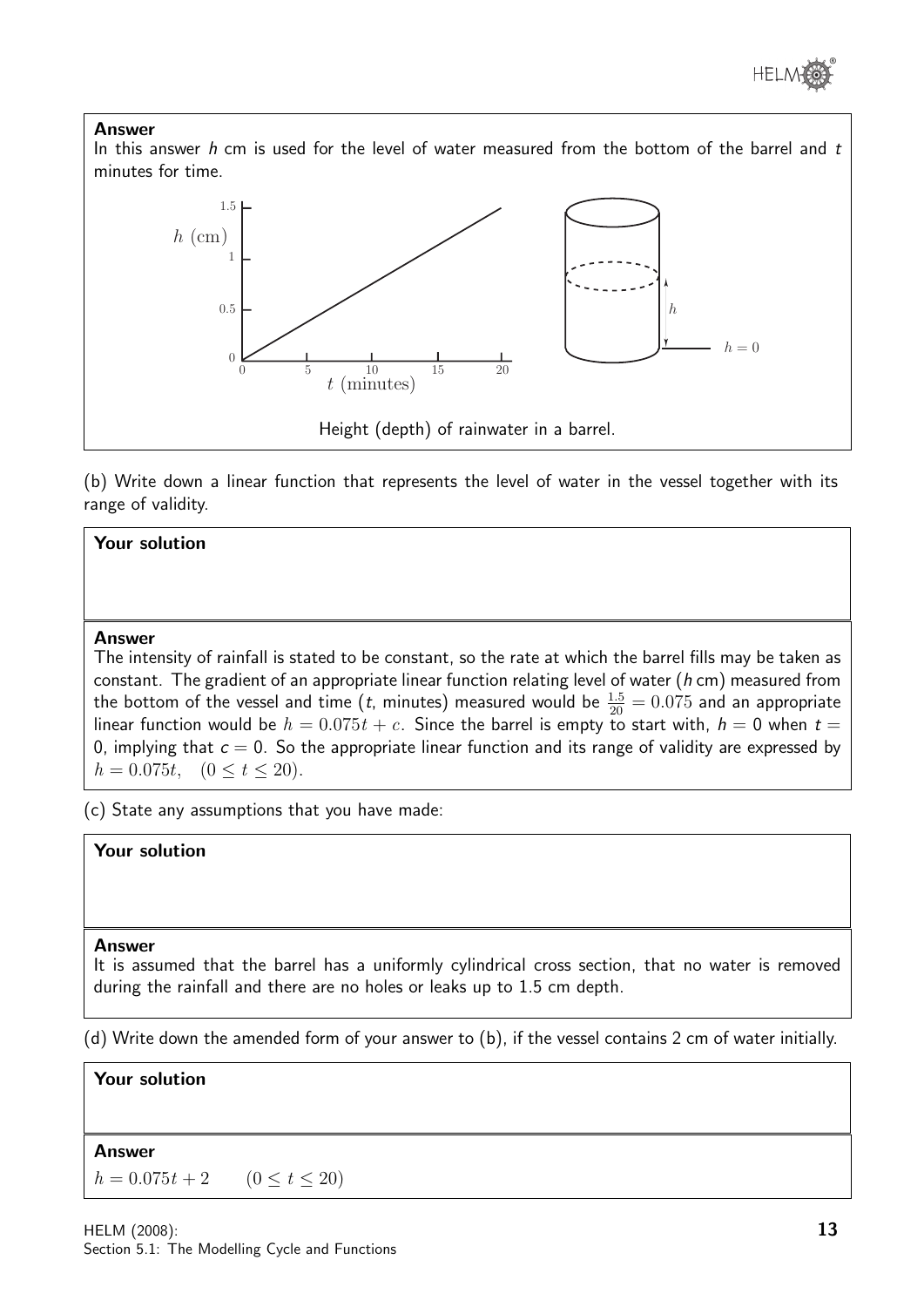

Suppose that you travel often from Nottingham to Milton Keynes which is a distance of 87 miles almost all of which is along the M1 motorway. Usually it takes 1.5 hours. Suppose also that, on one occasion, you have agreed to pick someone up at the Leicester junction (21) of the M1. This is 25 miles from the start of your journey in Nottingham. If you start your journey at 8 a.m., what time should you advise for the pick-up?

# Your solution Answer (Graphical method) Assume a constant speed for the whole journey. This means that if 87 miles is covered in 1.5 hours, then half the distance (43.5 miles) is covered in 0.75 hours and so on.  $\theta$ 20 in miles  $40$ 60  $80 - 0.43$ 0.5 1 1.5 25 A distance of 25 miles will be covered in 0.43 hours The average speed is  $\frac{87}{15}$  $\frac{31}{1.5} = 58$  mph. This is also the gradient of the graph distance time in hours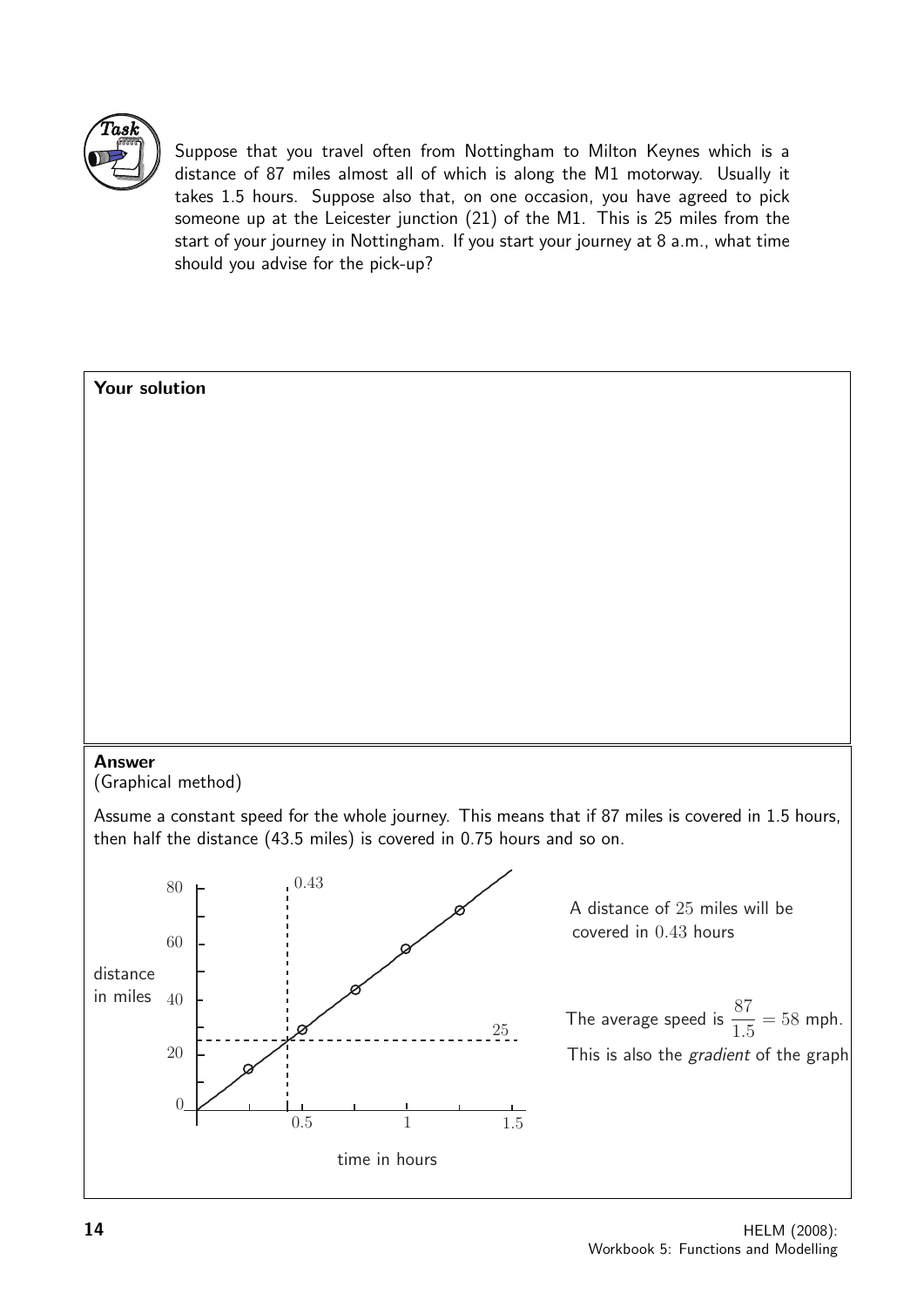

#### Answer (Symbolic method)

Let  $d$  miles be the distance travelled in time  $t$  hours. Then  $\frac{d}{dt}$ t  $= 58t$ . This is valid only for the duration of the journey  $(0 \leq t \leq 1.5).$  The equation can be used to find the time at which  $d=25.$ Now  $25 = 58t$  and so  $t =$ 25 58  $= 0.43103448 = 0.43$  (to two decimal places). Either way, given that 0.43 h is about 26 minutes, a possible suggestion is that the passenger should be advised 8.26 a.m. for the pick-up. But the assumption of constant speed has its limitations. It would be safer to say "be there by 8.20 a.m. but be prepared to wait perhaps until 8.30 a.m."



A local authority has flood control plans in which the emergency and rescue services are alerted when the river level rises to critical values. A linear model is used to estimate the variation of height with time. After a period of continuous heavy rain the level one day was 1.5 m at 8 a.m. and 1.8 m at 2 p.m.

(a) Use a linear model to write down an equation for estimating the level of the river at different times of the day:

| Your solution |  |  |
|---------------|--|--|
|               |  |  |
|               |  |  |
|               |  |  |
|               |  |  |
|               |  |  |
|               |  |  |
|               |  |  |
|               |  |  |
|               |  |  |
|               |  |  |
|               |  |  |
|               |  |  |
|               |  |  |
|               |  |  |
|               |  |  |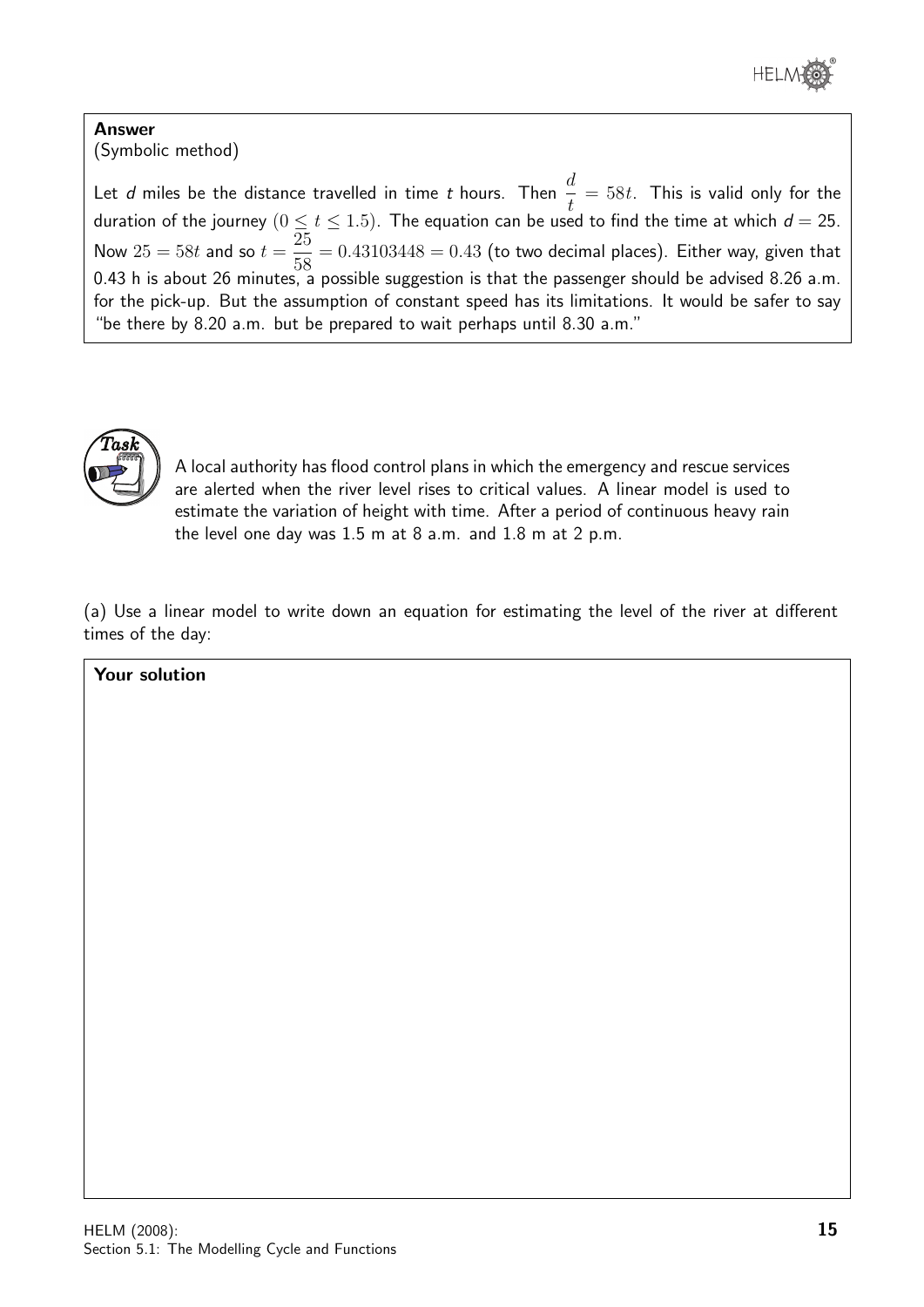Answer

If the level of water is represented by  $L$  m and time by  $t$  hours after 8 a.m. then a linear model for the level as a function of time may be written

 $L = at + b$ 

where  $a$  and  $b$  are constants to be found from the other information in the problem. Specifically, it is stated that  $L = 1.5$  when  $t = 0$  and  $L = 1.8$  when  $t = 6$ . The first statement implies that

 $1.5 = 0 + b$  or  $b = 1.5$ 

The second statement implies that

 $1.8 = 6a + b$ 

or, after substituting for  $b$ ,

 $1.8 = 6a + 1.5$  or  $0.3 = 6a$  or  $a = 0.05$ 

So the equation for estimating the level of the river at different times is

 $L = 0.05t + 1.5$ 

(b) Suggest a suitable range of values of time for which the model could be used:

#### Your solution

#### Answer

The model is valid between 8 a.m. and 2 p.m. and, subsequently, only as long as the river level rises steadily.

(c) What time does the model predict that the level of the river will reach 2 m?

#### Your solution

#### Answer

The model will predict a level of 2 m at time  $t$  given by

$$
2 = 0.05t + 1.5 \qquad \text{or} \qquad t = \frac{0.5}{0.05} = 10
$$

i.e. 10 hours after 8 a.m. which is 6 p.m.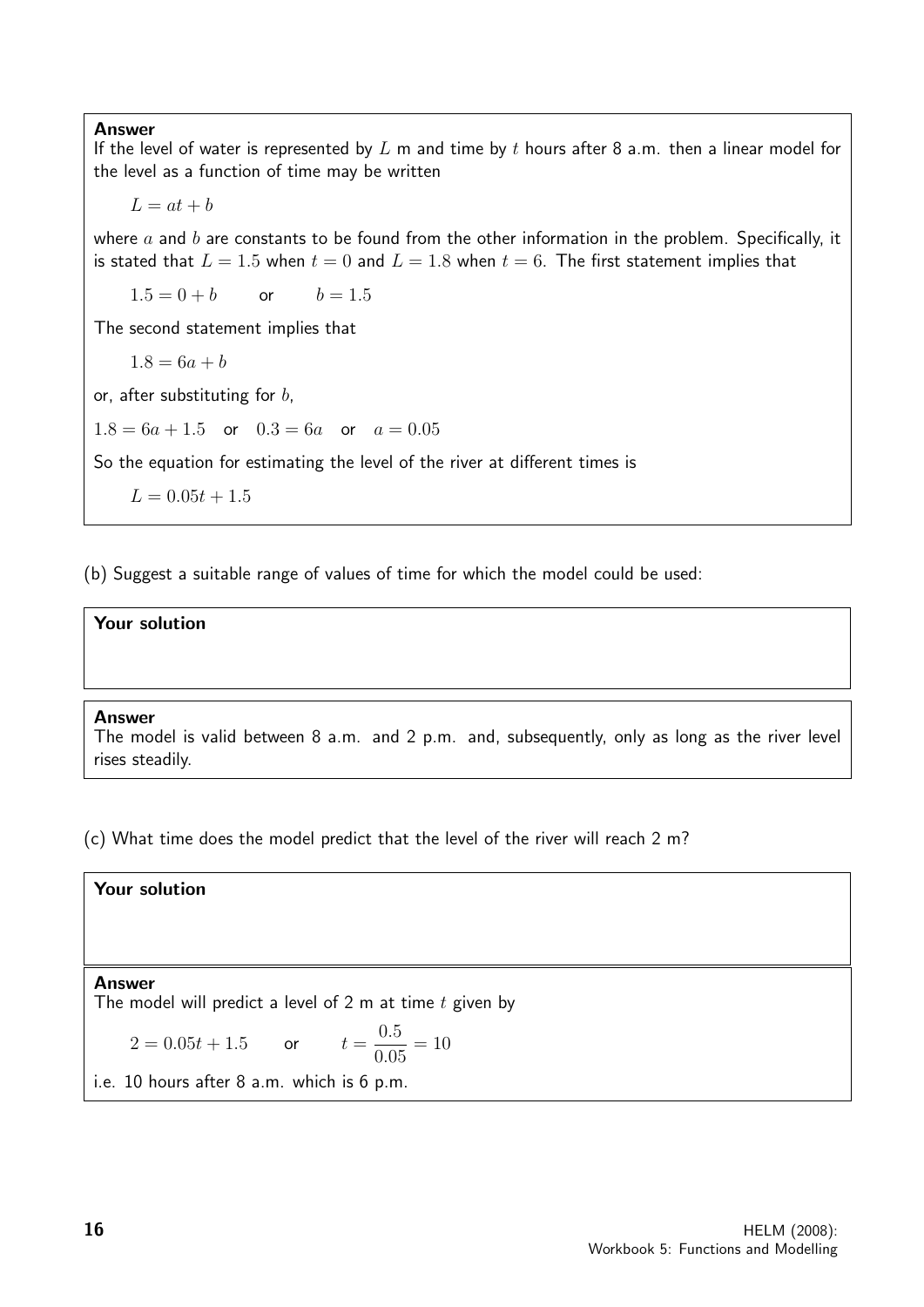

During one winter, the roads in a rural area were completely free from snow when it started snowing at midnight. It snowed heavily all night and day. By 10 a.m. it was 19 cm deep.

To save money the local authorities wait until the snow is 30 cm deep before ploughing the snow away from the roads. Forecast when ploughing should start, stating any assumptions you have made.

#### Your solution

#### Answer

If the depth of snow is represented by  $D$  cm and time by  $t$  hours after midnight then a linear model for the depth as a function of time may be written:

 $D = at + b$ 

where  $a$  and  $b$  are constants to be found from the other information in the problem or from assumptions. As there was no snow at midnight

 $0 = 0 + b$  or  $b = 0$ 

It is stated that  $D = 19$  when  $t = 10$ , i.e.

 $19 = 10a$  or  $a = 1.9$ 

So the equation for estimating the depth of snow at different times is

$$
D=1.9t
$$

The model will predict a level of 30 cm at a time  $t$  given by

 $30 = 1.9t$  or  $t =$ 30 1.9  $= 15.789$ 

i.e. 15.789 hours after midnight which is a little after 3.47 p.m.

Assuming that the snow build up is steady e.g. no drifting or change in precipitation, this suggests that ploughing should start about 3.45 p.m.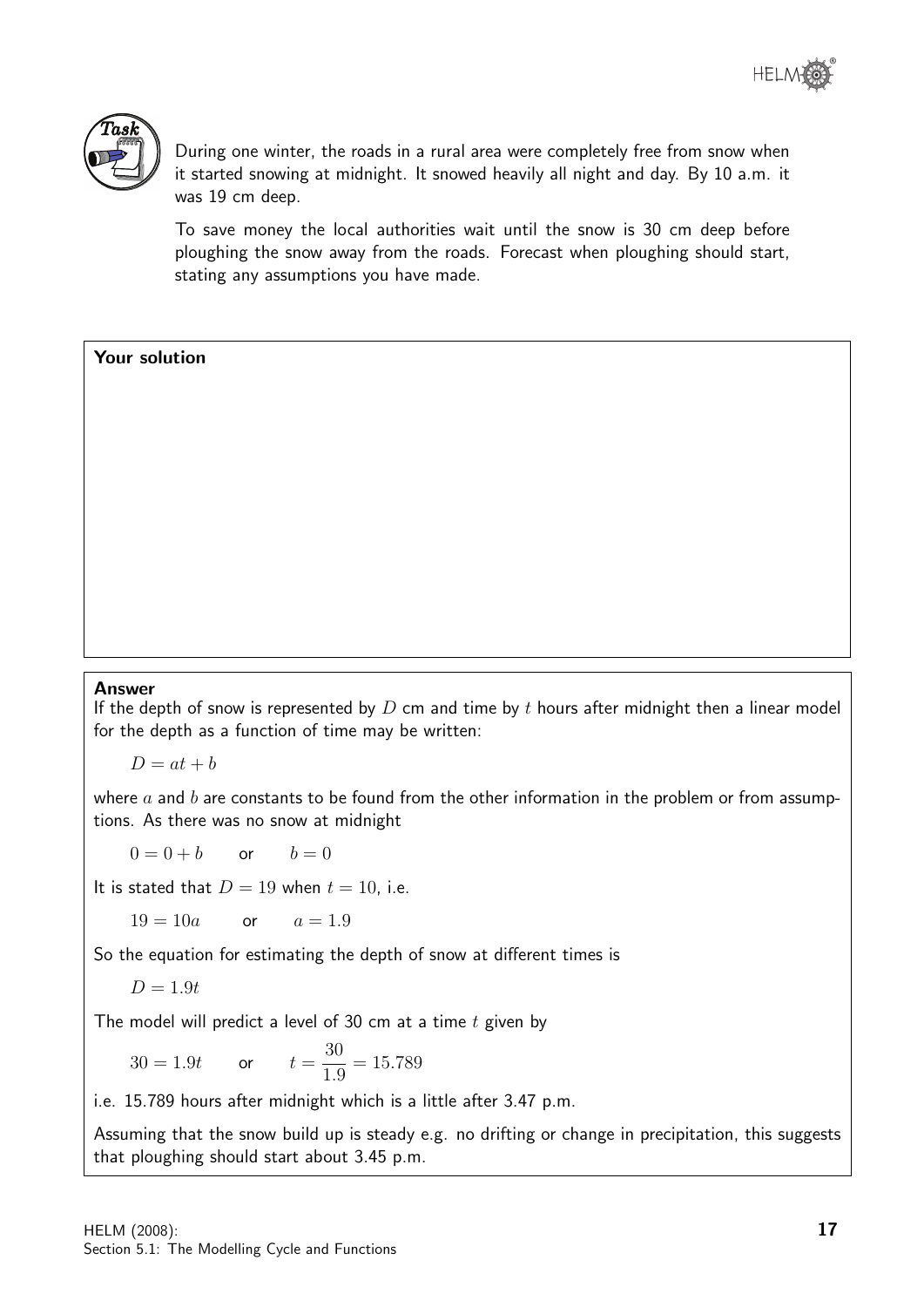#### **Exercises**

- 1. A cross-channel ferry usually takes 2 hours to make the 40 km crossing from England and France.
	- (a) What is the boat's average speed?
	- (b) Derive a linear model connecting distance from England and time since leaving port. State any limitations of the model.
	- (c) According to this model, when will the boat be 15 km and 35 km from England?
- 2. During one winter, the roads in the country district were completely free from snow when it started snowing at 2:30 a.m. and it snowed steadily all day. At 7:30 a.m. it was 14 cm deep. To save money, the local practice was to wait until the snow was 20 cm deep before ploughing the roads. Forecast when ploughing would start, stating any assumptions.
- 3. In a drought, the population of a particular species of water beetle in a pond is observed to have halved when the volume of water in the pond has fallen by half. Make a simple assumption about the relationship between the beetle population and the volume of water in the pond and express this in symbols as an equation. What would your model predict for the population when the water volume is only one third of what it was originally.
- 4. A firm produces a specialised instrument and, although it has the facilities to produce 100 instruments per week, it rarely produces more than 50. It is finding it difficult to assess the cost of producing the instruments and to set realistic prices. The firm's accountant estimates that the firm pays out £5000 per week on fixed costs (overheads, salaries etc.) and that the additional cost of producing each instrument is £50.
	- (a) Derive and use a linear model for the variation in total costs with the quantity of instruments produced. State any limitation of this model.
	- (b) What is the model's prediction for the cost of producing 80 instruments per week?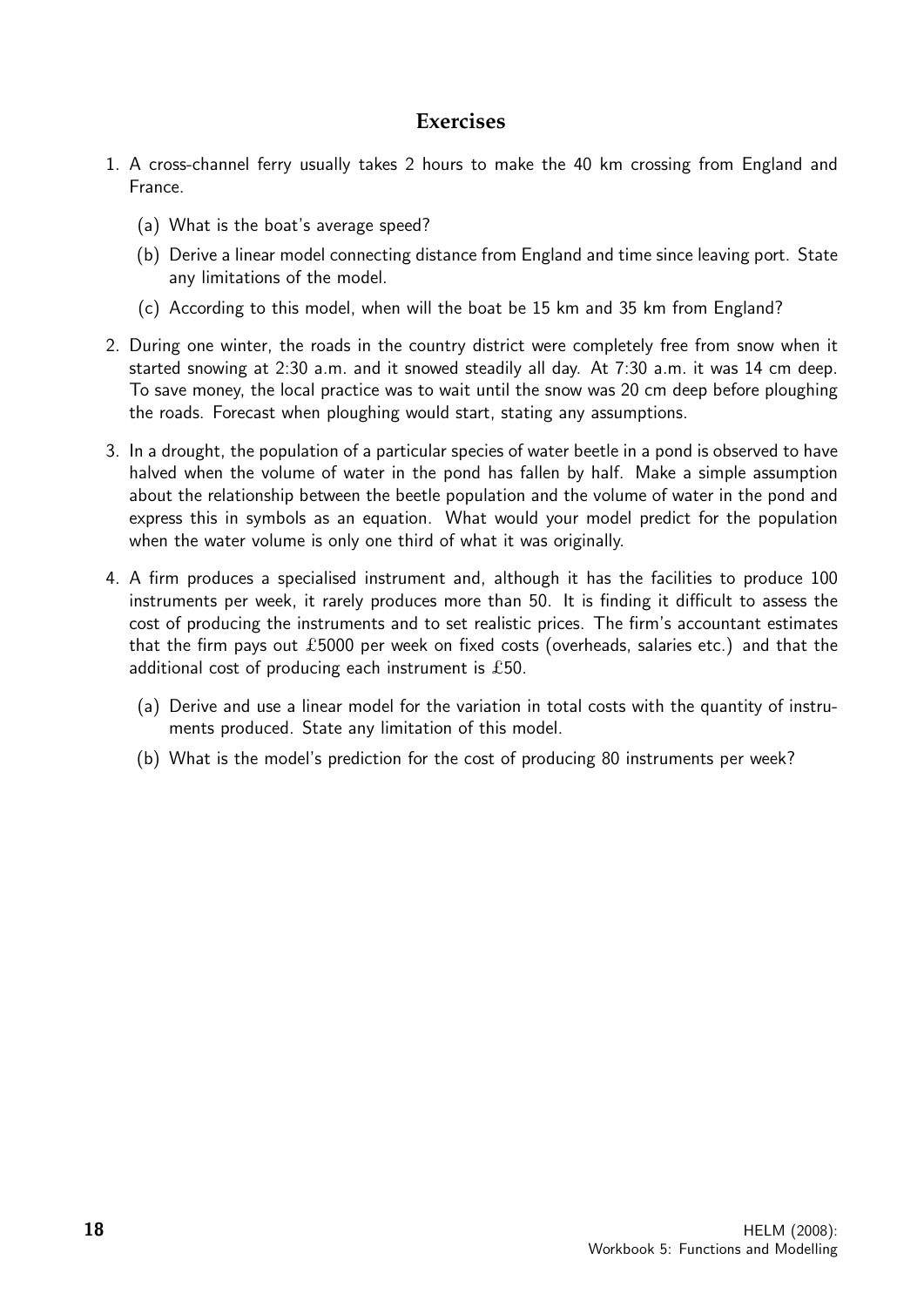

#### Answers

1. (a) A distance of 40 km is covered in 2 hours. So the average speed is  $40/2 = 20$  km h<sup>-1</sup>.

(b) A linear model assumes that the boat is a point moving at constant speed and will only be valid for 2 hours (or 40 km) while the boat is travelling from England to France. It does not allow for variations in speed. If the distance from the English port at any time  $t$  hours is denoted by d km, then  $d = 20t$ .

(c) When the boat is 15 km from England  $15 = 20t$ , so  $t = 15/20 = 0.75$ , so the boat is 0.75 hour (45 minutes) from port. When the boat is 35 km from England,  $35 = 20t$ , so  $t = 35/20 = 1.75$ , so the boat is 1.75 hour (1 hour 45 minutes) from port.

- 2. Assume that there is no snow at 2:30 a.m. and that the rate of accumulation of snow is constant. Then, if the snow is 14 cm deep at 7:30 a.m., the rate of accumulation is 2.8 cm per hour. A linear model for the depth  $(d \text{ cm})$  of snow t hours after 2:30 a.m. is  $d = 2.8t$ . d will be 20 when  $20 = 2.8t$ , i.e.  $t = 20/2.8 = 7.143$ . This corresponds to about 9:39 a.m. So ploughing should start at about 9:40 a.m.
- 3. Denote population by P and volume of pond by V. Then P is proportional to V so  $P = kV$ where k is a constant of proportionality. When V becomes  $V/3$ , then P becomes  $P/3$ .
- 4. (a) Denote the number of instruments made per week by N and the corresponding cost by  $\pounds C$ . Asume that C increases at a constant rate with N (i.e. C is proportional to N). Then a linear model for total costs  $(ET)$  is  $T = 5000+50N$ . This will be valid only for  $0 \le N \le 100$ .

If  $N = 80$ , then  $T = 5000 + 50 \times 80 = 9000$ .

(b) The predicted total cost is £9000.

### **4. Methods for calculating gradient**

Occasionally you may be faced with two different pairs of values or coordinates with which to determine the parameters of a linear function. Put another way, two pairs of values are needed to determine the two (unknown) parameters. Perhaps, unconsciously, you might have used this result already when carrying out the rain barrel task. The gradient, written as  $\frac{1.5}{20}$ 20 in the answer, may be expressed also as  $\frac{1.5 - 0}{0.0 - 0.0}$  $20 - 0$ since the line connects the (time, level of water) coordinates (20, 1.5) with (0, 0). In general the gradient is given by

the change in the dependent variable

the corresponding change in the independent variable

Once the gradient of the line has been calculated, it can be used with one of the known points to determine the intercept. If one of the points is (0, 0) the intercept is zero.

Suppose that a new type of automatic car is being road tested. The measuring team wants to know the maximum acceleration between 0 and 30 m s $^{-1}$ . It plans to calculate this by assuming that it is constant and measuring the time taken from rest to achieve a speed of 30 m s<sup>-1</sup> at maximum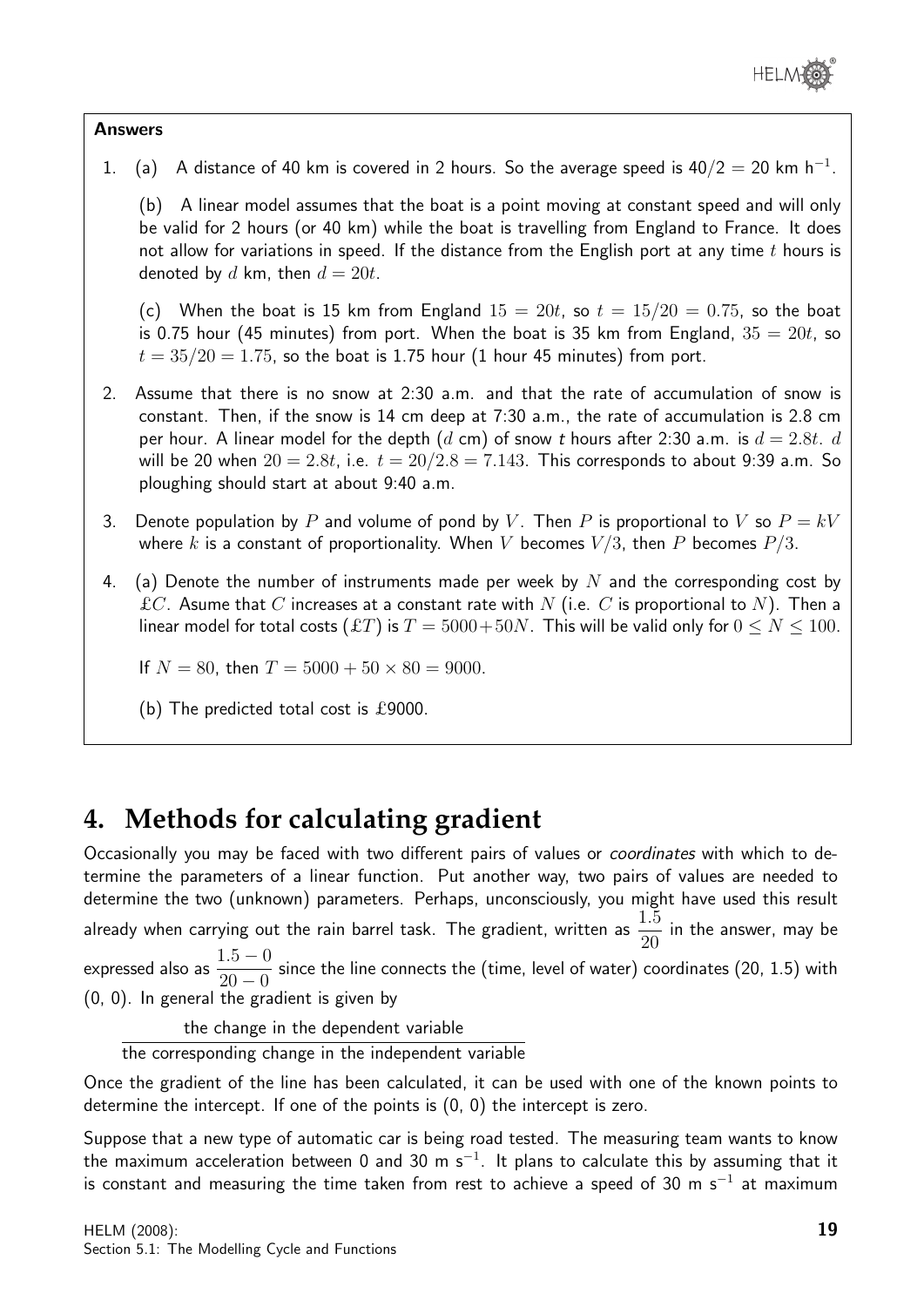acceleration. In their first test the speedometer reading is 30 m s<sup>-1</sup> after 12 s from start of timing and motion. We can think of these values in terms of (time, velocity) coordinates. At the start of timing the coordinates are  $(0,0)$ . When the speedometer reads 30 m s<sup>-1</sup> the coordinates are  $(12, 30)$ . If the acceleration is constant then its magnitude will be given by the gradient of the line joining these two points. Using the 'change in variable idea', the gradient is  $\frac{30 - 0}{10}$  $12 - 0$  $= 2.5$ , and so the magnitude of the acceleration is 2.5 m s<sup>-2</sup>. The 'change in variable' route to calculating the gradient is an abridged version of a more general method. The two pairs of coordinates may be used with the general equation of a line to work out the parameters of the particular line that passes through these two points. The assumption of constant acceleration leads to a linear relationship between the velocity  $(v$  m s $^{-1})$  and time  $(t$  s) of the form  $v = at + b$  where  $a$  and  $b$  are the parameters corresponding to gradient and intercept respectively. The road test gives  $v = 0$  when  $t = 12$ . These may be substituted into the general form to give

$$
0 = 0 + b \text{ and } 30 = 12a + b.
$$

You may recognise that these are simultaneous equations. The first gives  $b = 0$  which may be substituted into the second to give  $a=2.5$ , corresponding to an acceleration of 2.5 m s $^{-2}$  as before.

Suppose that the test team carry out a second test. In this test they note when speeds of 15 m  $\mathsf{s}^{-1}$  and 27 m  $\mathsf{s}^{-1}$  are reached and assume constant acceleration between these times and speeds. The speedometer reads 15 m s<sup>-1</sup>, after 4 seconds from the start of motion and 27 m s<sup>-1</sup> after 9 s from the start of motion. We apply the general method to the data from this test. The (time, velocity) coordinates corresponding to the readings are  $(4, 15)$  and  $(9, 27)$ . The equations resulting from substitutions in the general form are

 $15 = 4a + b$ 

 $27 = 9a + b$ 

We use the elimination method of solving these simultaneous equations (HELM 3). The first of these equations may be subtracted from the second to eliminate  $b$ .

$$
27 - 15 = 9a + b - 4a - b
$$

or

 $a = 2.4.$ 

The resulting value of  $a$  may be substituted into either of the equations expressing the data to calculate b. In the first,  $15 = 4 \times 2.5 + b$ , so  $b = 5$ . The resulting model is

 $v = 2.4t + 5$   $(4 \le t \le 9)$ .

This model predicts an acceleration of 2.4 m s<sup>-2</sup>, which is fairly close to the previous result of 2.5 m s<sup>-2</sup> but if we try to use this model at  $t = 0$ , what do we predict? The model predicts that  $v = 5$  when  $t = 0$ . This is not consistent with  $t = 0$  being the time at which the vehicle starts to move! So, even if the acceleration is constant between 15 and  $27 \text{ m s}^{-1}$ , it does not have the same values between  $0$  m s $^{-1}$  and  $15$  m s $^{-1}$  as either between  $15$  m s $^{-1}$  and  $27$  m s $^{-1}$  and  $30$  m s $^{-1}$ . A more general principle is illustrated by this example. It may be dangerous to use a model based on certain data at points other than those given by these data! The business of using a model outside the range of data for which is is known to be valid is called extrapolation. Use of the model between the data points on which it is based is called **interpolation**. So the general principle may also be stated as that it is very risky to extrapolate and it can be risky to interpolate. Nevertheless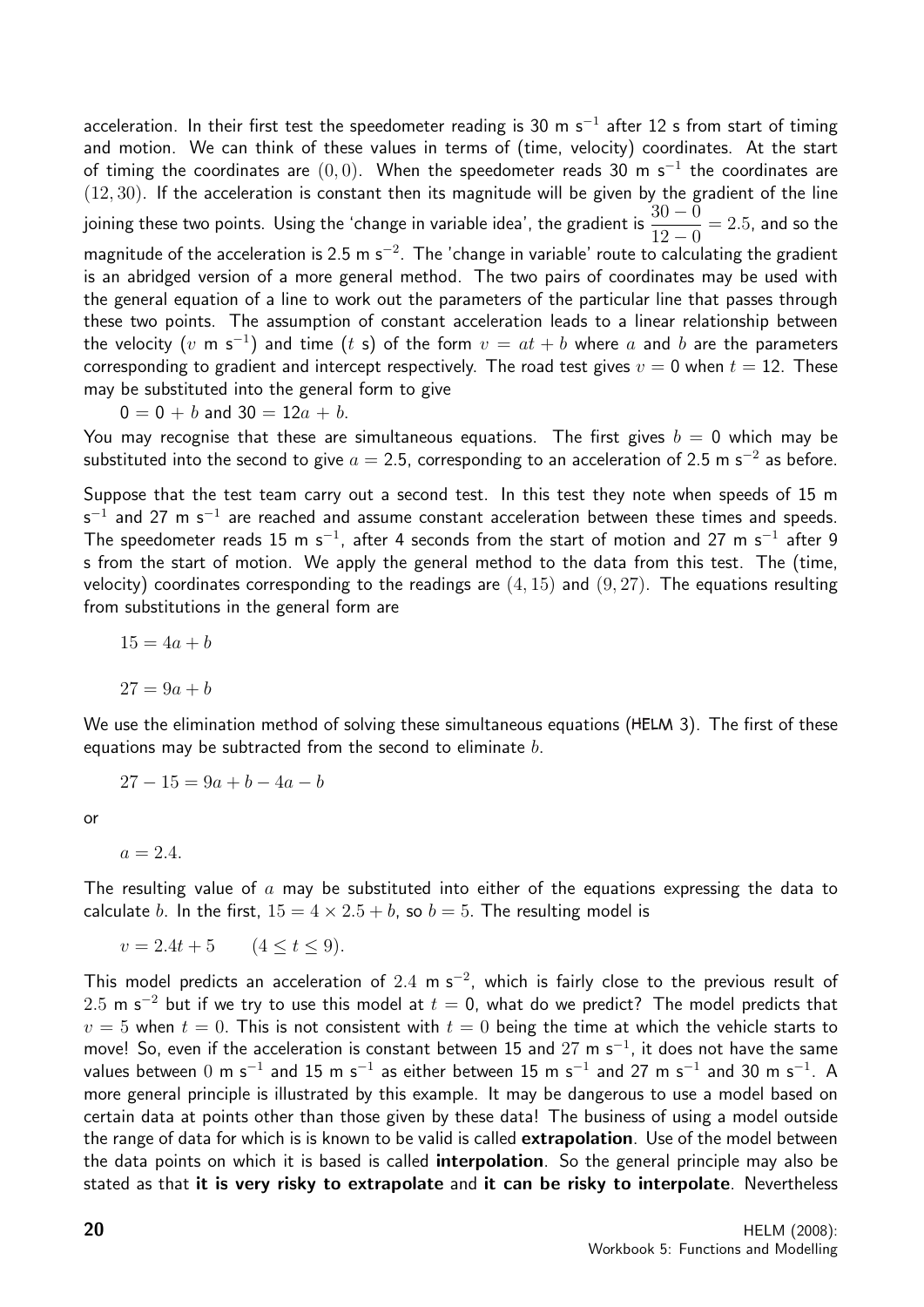

extrapolation or interpolation may be part of the purpose for a mathematical model in the first place.

The method of finding gradient and intercept just exemplified may be generalised. Suppose that we are specifying a linear function  $y = ax + b$  where the dependent variable is y and the independent variable is x. We represent two known points by  $(p, q)$  and  $(r, s)$ . The gradient, a, for the straight line, may be calculated either from  $\frac{p-r}{r}$  $q - s$ or by substituting  $y = q$  when  $x = r$  in  $y = ax + b$  to obtain two simultaneous equations. Subtraction of these eliminates b and allows a to be calculated. The intercept of the line on the y-axis, b, may be found by substitution in  $y = ax + b$ , of either p, q and  $a$  or  $r, s$  and  $a$ .



Use the general method to deduce the different accelerations (assuming that they are constant) between the start of motion and 15 m s $^{\rm -1}$  and between velocities of  $27 \text{ m s}^{-1}$  and  $30 \text{ m s}^{-1}$ .

#### Your solution

#### Answer

For the (time, velocity) coordinates  $(0, 0)$  and  $(4, 15)$ ,

 $0 = 0a + b$ 

 $15 = 4a + b$ 

From the first of these  $b = 0$  and hence, in the second,  $a =$ 15 4  $= 3.75$ . So the acceleration up to 15 m s<sup>-1</sup> is 3.756 m s<sup>-2</sup>. For the (time, velocity) coordinates  $(9, 27)$  and  $(12, 30)$ ,

 $27 = 9a + b$ 

 $30 = 12a + b$ 

Subtracting the first from the second gives

$$
3 = 3a
$$
 so  $a = 1$ ,

so the acceleration between 27 m s $^{-1}$  and 30 m s $^{-1}$  is 1 m s $^{-2}$ 

Linear functions may be useful in economics. A lot of attention is paid to the way in which demand for a product varies with its price. A measure of demand is the number of items sold, if available, in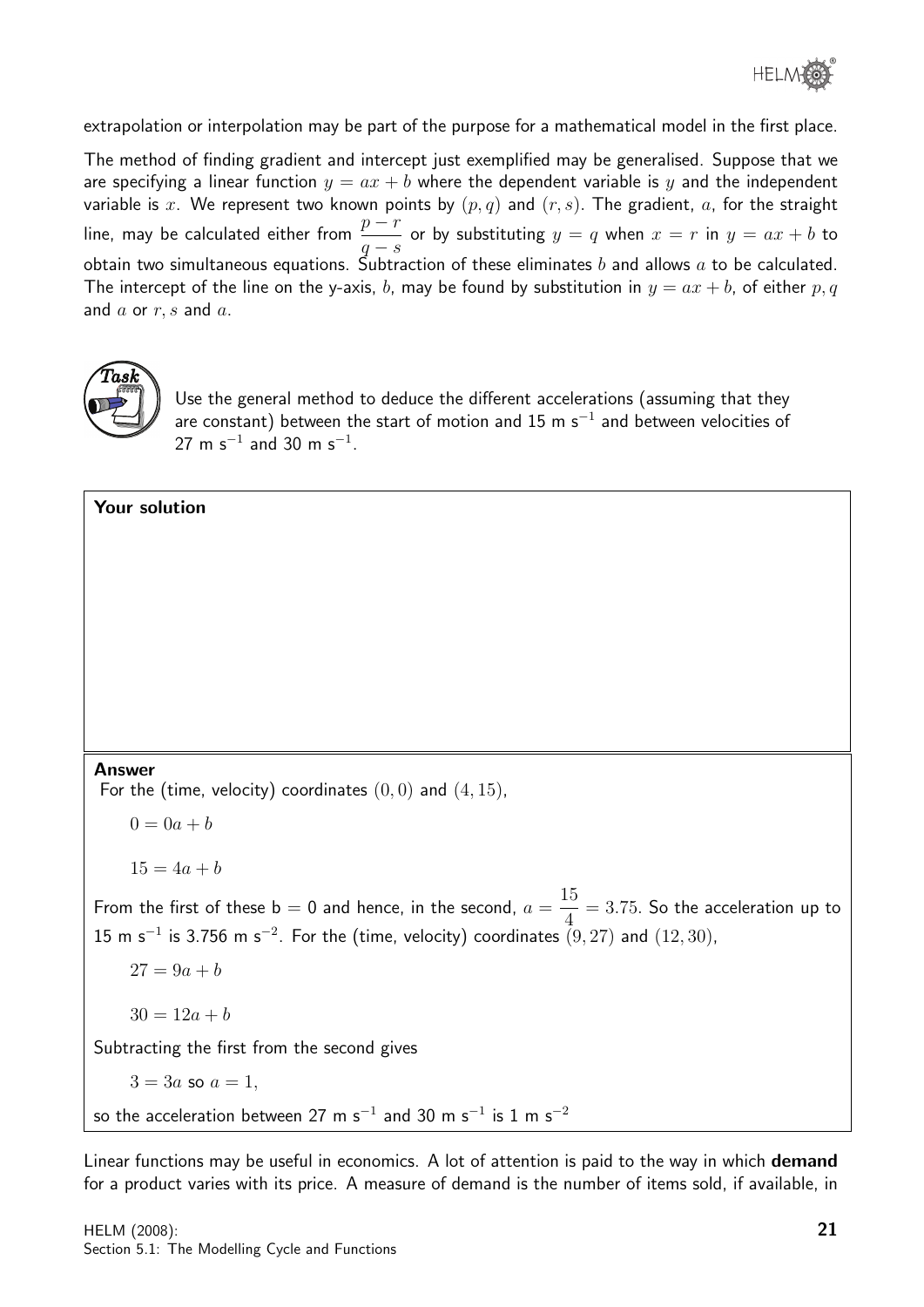a given period. For example, the purpose might be to determine the best price for a product given certain details about costs and with certain assumptions about the way the number of items sold per month varies with price. The price affects the profit and hence, in turn, the number manufactured in response to the demand. The number of items manufactured in a given period is known as the supply. Information about the variation of demand or supply with price may be obtained from market surveys. Constant functions are not appropriate in this context since both demand and supply vary with price. In the absence of other information the simplest way to model the variation of either demand or supply with price is to use a linear function.



When the price of a luxury consumer item is  $£1000$ , a market survey reveals that the demand is 100,000 items per year. However another survey has shown that at a price of  $£600$ , the demand for the item is 200,000 items per year. Assuming that both surveys are valid, find a linear function that relates demand  $Q$  to price P. What demand would be predicted by the linear function at a price of £750? Comment on the validity of both predictions.

#### Your solution